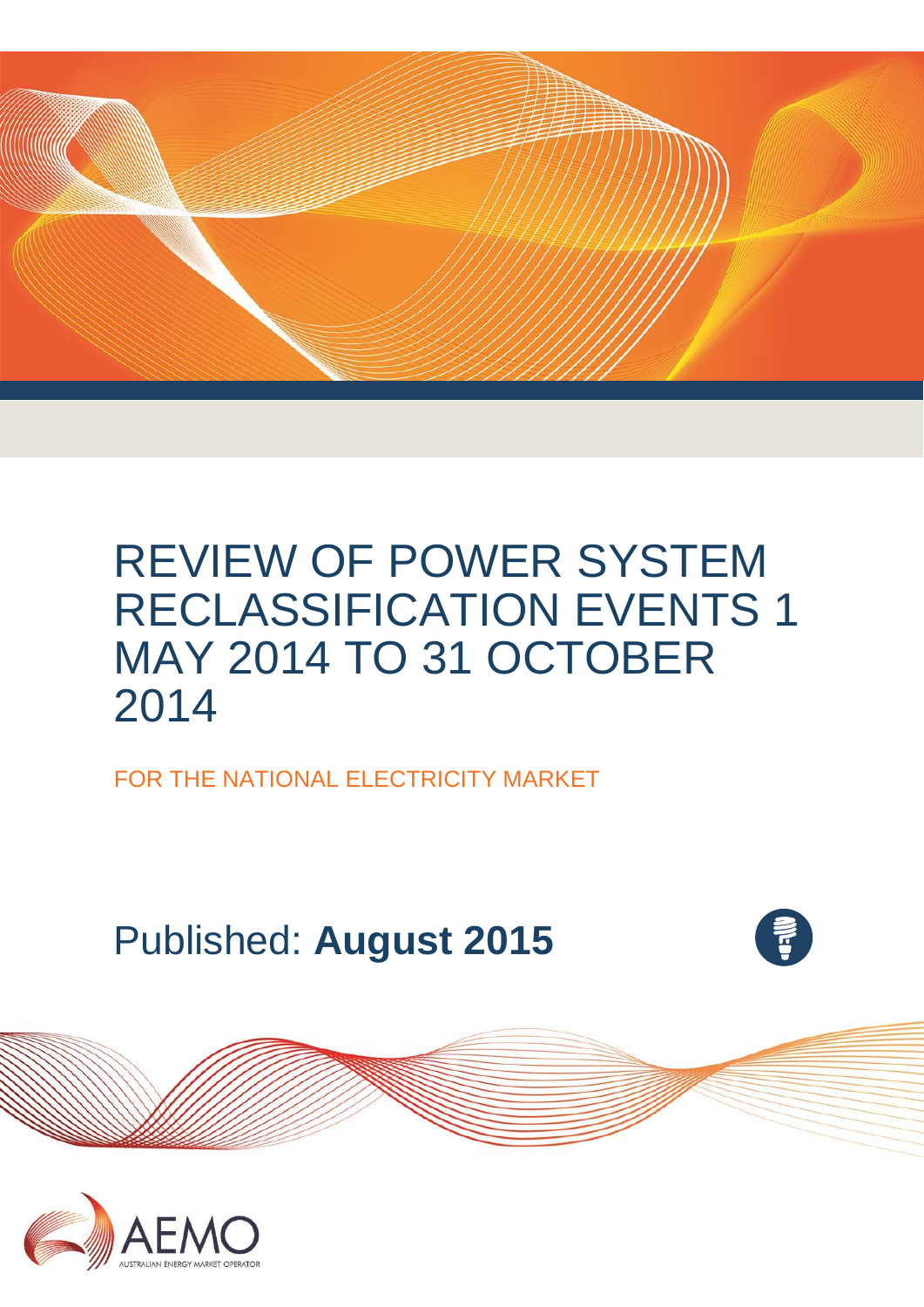

# IMPORTANT NOTICE

#### **Purpose**

AEMO has prepared this document to review power system reclassification events in the National Electricity Market for the period 1 May 2014 to 31 October 2014.

#### **Disclaimer**

This document or the information in it may be subsequently updated or amended. This document does not constitute legal or business advice, and should not be relied on as a substitute for obtaining detailed advice about the National Electricity Law, the National Electricity Rules, or any other applicable laws, procedures or policies. AEMO has made every effort to ensure the quality of the information in this document but cannot guarantee its accuracy or completeness.

Accordingly, to the maximum extent permitted by law, AEMO and its officers, employees and consultants involved in the preparation of this document:

- make no representation or warranty, express or implied, as to the currency, accuracy, reliability or completeness of the information in this document; and
- are not liable (whether by reason of negligence or otherwise) for any statements or representations in this document, or any omissions from it, or for any use or reliance on the information in it.

© 2015. The material in this publication may be used in accordance with the [copyright permissions](http://www.aemo.com.au/en/About-AEMO/Copyright-Permissions) on AEMO's website.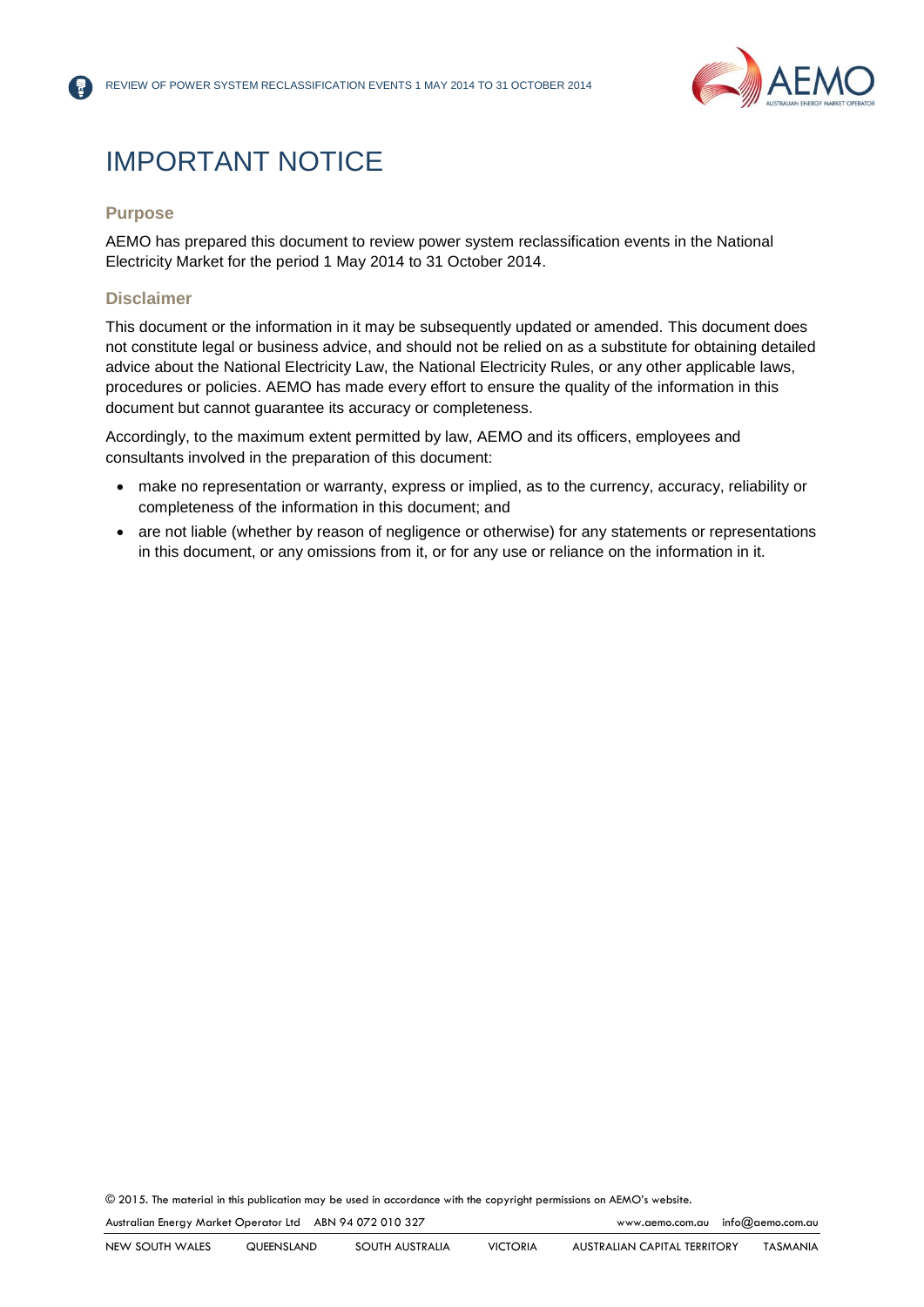

## 1. INTRODUCTION

The power system is operated such that it will remain in a satisfactory<sup>1</sup> operating state for the loss of single elements in the transmission network. Such events are defined as credible contingency<sup>2</sup> events and include:

- Unexpected loss of a single transmission line, transformer or reactive plant.
- Unexpected loss of a single generating unit.

AEMO considers the occurrence of these events to be reasonably possible and will ensure contingency plans are in place to minimise the impact on the power system following a credible contingency event.

A non-credible contingency event is a contingency event other than a credible contingency event. Examples of these events include:

- Three phase electrical faults.
- The trip of any busbar in the transmission network.
- The trip of more than one transmission element.
- The trip of transmission plant in a manner not considered likely (e.g. a transmission line that trips at one end only).
- The trip of multiple generating units.
- The trip of more than one load block where the combined load lost exceeds that at which would normally be considered a credible event in that region.

AEMO does not normally operate the power system such that it will remain in a satisfactory operating state following a non-credible contingency, as the likelihood of this occurrence is low.

AEMO may reclassify a non-credible contingency event as a credible contingency if the risk of this event impacting the power system is increased due to abnormal conditions. Abnormal conditions may include severe weather conditions, lightning and bushfires.

NER Clause 4.2.3A (i) requires AEMO to issue a report every six months setting out its reasons for all decisions to reclassify non-credible contingency events as credible contingency events. The report:

- 1. Must include an explanation of how AEMO applied the criteria established in clause 4.2.3B for each decision.
- 2. May also include AEMO's analysis of reclassification trends during the relevant period and its appraisal of the appropriateness and effectiveness of the relevant criteria that were applied in the case of each reclassification decision.

This report is published to comply with the above rule requirements.

l

Refer to NER 4.2.2

Refer to NER 4.2.3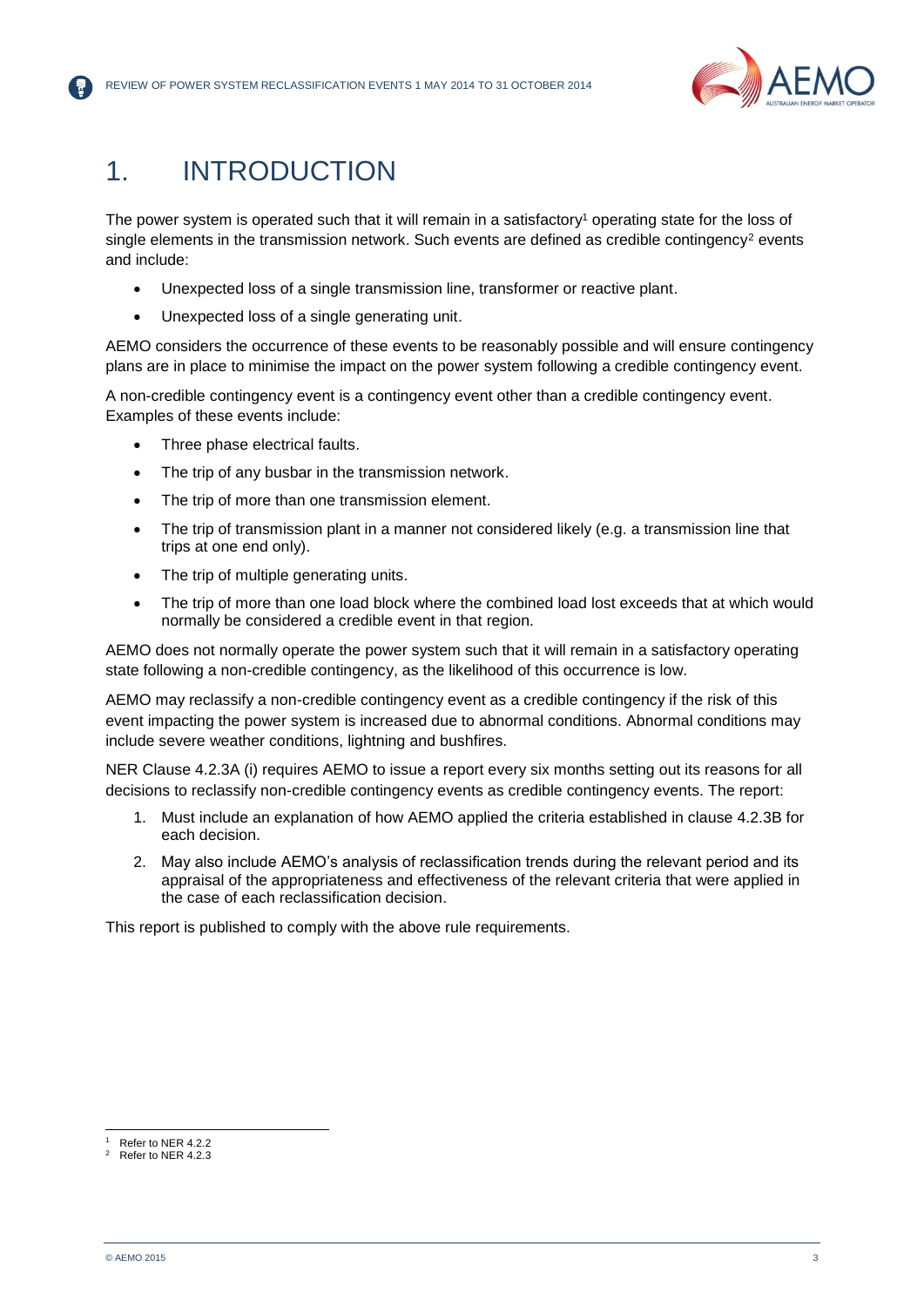

## 2. RECLASSIFICATION CRITERIA

AEMO has developed criteria for determining if a non-credible contingency event should be reclassified as credible. This criteria is defined in AEMO's Power System Security Guidelines SO\_OP3715<sup>3</sup> as per NER Clause 4.2.3B. AEMO has developed criteria for reclassifying events due to:

- Bushfires.
- Lightning.
- Other (pollution, protection and control issues, advice from Participants).

The following section analyses how AEMO has reclassified non-credible contingency events based on this criteria for 1 May 2014 to 31 October 2014.

# 3. RECLASSIFICATION EVENTS 1 MAY 2014 TO 31 OCTOBER 2014

AEMO reclassified 145 events during the reporting period 1 May 2014 to 31 October 2014. [Table 1](#page-3-0) summarises these events. Refer to [Appendix A](#page-11-0) for a complete list of events. Of these 145 reclassifications there were two events where the contingency actually occurred while it was reclassified.

| <b>Criteria</b>         | <b>Number of Reclassification</b><br><b>Events</b> | Actual incidence of<br>contingency occurring during<br>reclassification |
|-------------------------|----------------------------------------------------|-------------------------------------------------------------------------|
| <b>Bushfires</b>        |                                                    |                                                                         |
| Lightning               | 133                                                |                                                                         |
| Other                   | 10                                                 |                                                                         |
| <b>Total for Period</b> | 145                                                |                                                                         |

<span id="page-3-0"></span>**Table 1 Reclassification events for period 1 May 2014 to 31 October 2014**

AEMO reclassified events due to bushfires using the established criteria specified in SO\_OP3715. There were two reclassifications due to bushfires in this period compared to seven in the previous period. The contingency did not actually occur during either of these two reclassifications.

AEMO reclassified events due to lightning using the established criteria specified in SO\_OP3715. The list of vulnerable transmission lines indicates events eligible to be reclassified due to the specified criteria. There were 133 reclassifications due to lighting in this reporting period compared to 297 reclassifications in the previous period. There were less lighting reclassifications in this reporting period as it is outside the traditional lightning seasons. During one of these reclassifications the contingency event actually occurred (see [Table 2\)](#page-5-0).

During the reporting period there were ten reclassifications for 'Other' reasons compared to thirteen in the previous period. These reclassifications resulted from contingencies that actually occurred and AEMO considered there was a risk of reoccurrence. Only once did the contingency event actually occur again after AEMO had reclassified it.

l <sup>3</sup> [http://aemo.com.au/Electricity/Policies-and-Procedures/System-Operating-Procedures/Power-System-Security-Guidelines-SO\\_OP3715](http://aemo.com.au/Electricity/Policies-and-Procedures/System-Operating-Procedures/Power-System-Security-Guidelines-SO_OP3715)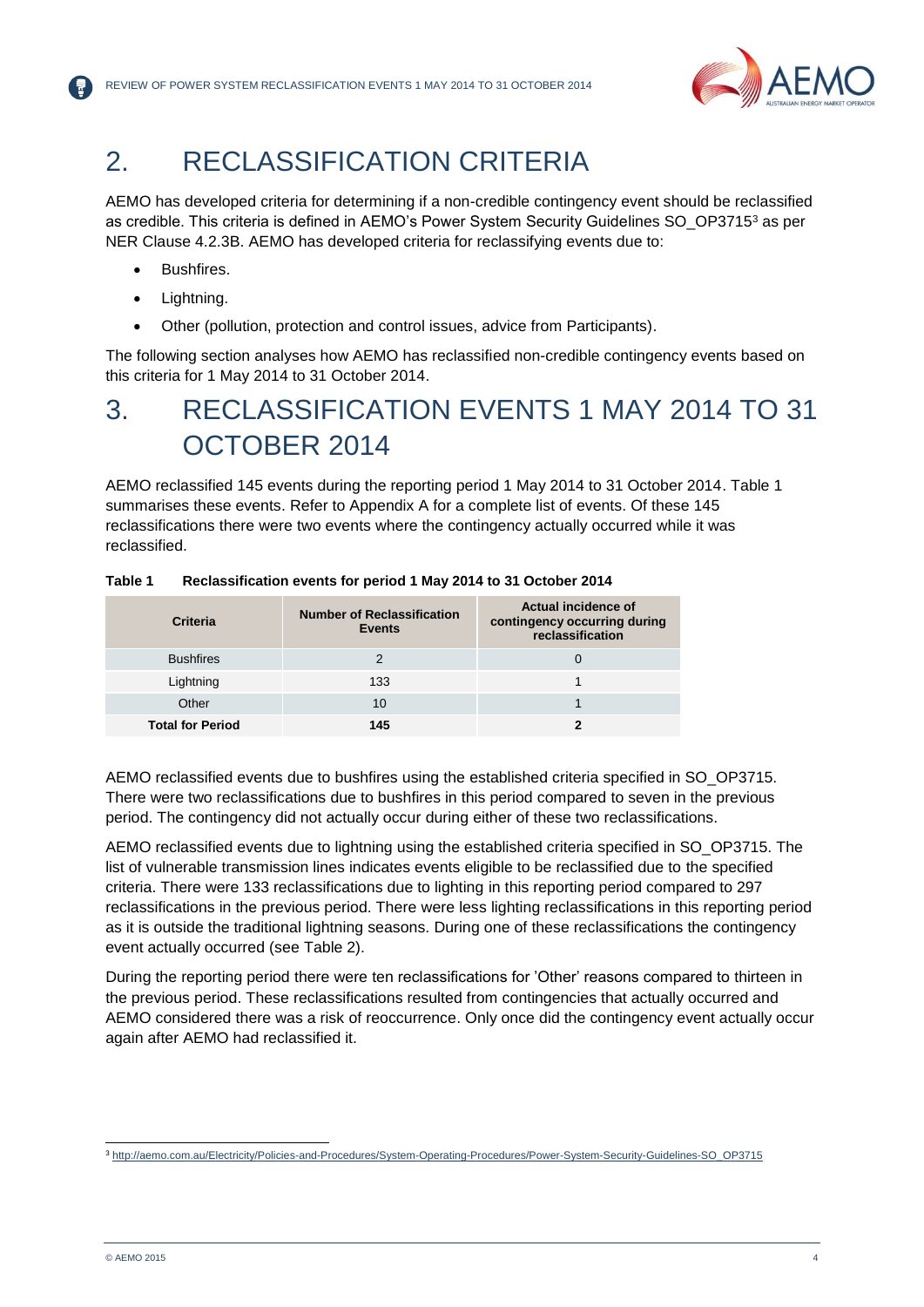

#### **3.1 Reclassification Trends**

<span id="page-4-0"></span>[Figure 1](#page-4-0) shows the number of reclassification events per region from 1 May 2014 to 31 October 2014. During this period there were no vulnerable transmission lines in New South Wales or South Australia, so there were no lightning reclassification events in these regions.





The historical trend of reclassification events is shown in [Figure 2.](#page-4-1) The number of reclassification events has been consistent over time with increased lightning reclassifications during summer.

<span id="page-4-1"></span>

**Figure 2 Historical Reclassification events**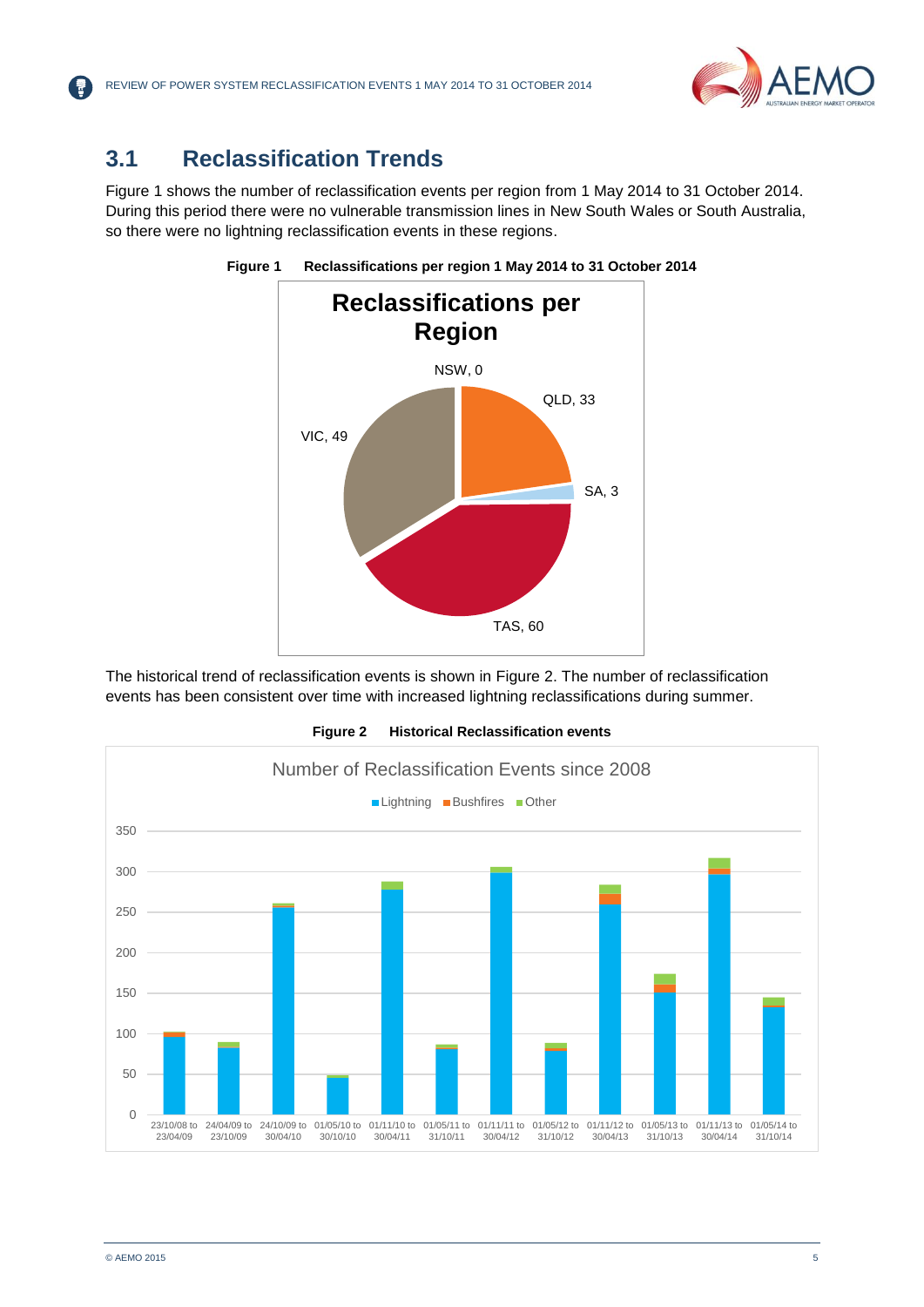

# 4. NON-CREDIBLE CONTINGENCY EVENTS 1 MAY 2014 TO 31 OCTOBER 2014

There were 26 non-credible contingency events in the National Electricity Market during the reporting period 1 May 2014 to 31 October 2014. AEMO subsequently reclassified ten of these events as credible contingencies as there was a risk of the event reoccurring.

[Appendix B](#page-12-0) lists all non-credible contingency events during the reporting period and AEMO's assessment in determining whether to reclassify the event as credible. The rows highlighted red in [Appendix B](#page-12-0) correspond to reclassifications highlighted red in [Appendix A.](#page-6-0)

Two contingency events occurred after reclassification by AEMO as shown in [Table 2.](#page-5-0)

#### <span id="page-5-0"></span>**Table 2 Actual occurrence of an event while reclassified as credible**

| <b>Start</b><br><b>MN</b> | <b>Start</b><br><b>Reclassification</b> | <b>Reclassified Equipment</b>                                                                  | <b>Region</b> | Reason    | <b>Date</b><br>contingency<br>actually<br>occurred | <b>Comments</b>                                                                                    |
|---------------------------|-----------------------------------------|------------------------------------------------------------------------------------------------|---------------|-----------|----------------------------------------------------|----------------------------------------------------------------------------------------------------|
| 45245                     | 04/03/2014<br>09:20                     | TRTS-HYTS-APD No.1 500<br>kV line or APD-MOPS No.2<br>500 kV line and both APD<br>potlines     | <b>VIC</b>    | Other     | 10/07/2014                                         | APD unable to ride<br>through low volts. Event<br>likely to reoccur given<br>similar circumstances |
| 45934                     | 26/06/2014<br>04:10                     | Farrell-John Butters 220 kV<br>line & Farrell-Rosebery Tee<br>Queenstown-Newton 110<br>kV line | <b>TAS</b>    | Lightning | 26/06/2014                                         | Both lines tripped due to<br>lightning after AEMO<br>reclassified the event as<br>credible         |

# 5. MARKET IMPACT OF RECLASSIFICATION **CONSTRAINTS**

When AEMO reclassifies an event as credible, the power system must be operated in such a way that it stays in a satisfactory operating state should this contingency occur. One way to ensure this happens is to invoke network constraints to manage the power system while an event is reclassified.

A binding constraint indicates that the constraint, and in this case the reclassification, has impacted the market. [Appendix C](#page-15-0) lists the binding constraints during reclassification events over the reporting period.

During this reporting period 16 reclassified events resulted in binding constraints on the power system.

### 6. CONCLUSION

AEMO correctly applied the reclassification criteria over the period 1 May 2014 to 31 October 2014. AEMO appropriately reclassified non-credible contingency events as credible based on the established criteria in SO\_OP\_3715 for bushfires, lightning or other reasons. AEMO notified Market Participants of the reasons for reclassifying non-credible contingency events.

The number of reclassification events in this reporting period is consistent with historical trends, suggesting the established criteria remains appropriate for reclassifying non-credible contingency events.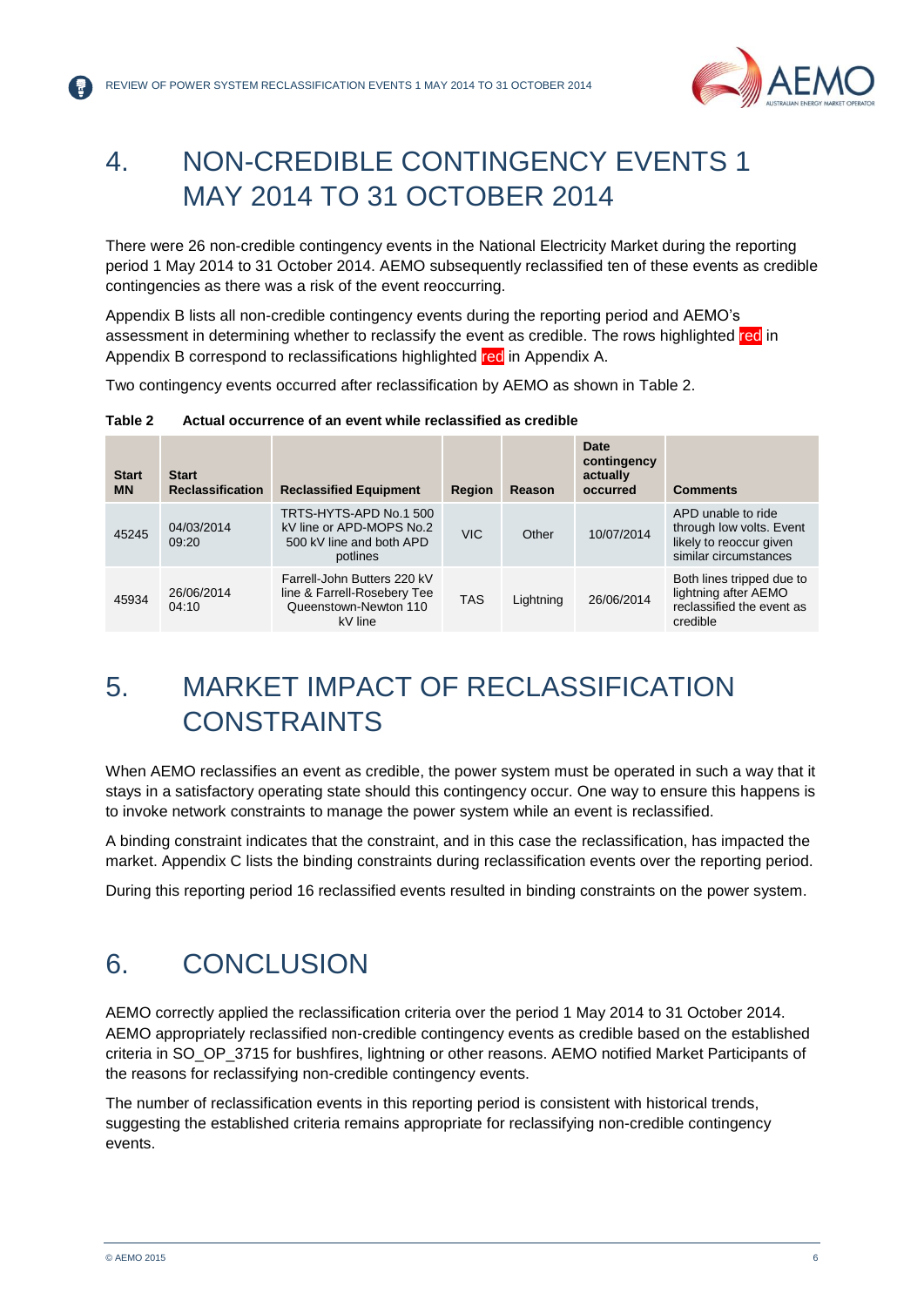

APPENDIX A. RECLASSIFICATION EVENTS 1 MAY 2014 - 31 OCTOBER 2014

#### **Table 3 Reclassification Events 1 May 2014 to 31 October 2014**

<span id="page-6-0"></span>

| <b>Start MN</b> | <b>Start Date</b> | <b>Actual End Date</b> | <b>End MN</b> | <b>Reclassified Equipment</b>                                                                           | Region     | Reason    | <b>Source</b> |
|-----------------|-------------------|------------------------|---------------|---------------------------------------------------------------------------------------------------------|------------|-----------|---------------|
| 46777           | 31/10/2014 15:05  | 31/10/2014 20:10       | 46778         | Tarong - Chincilla 7183 and 7168 132 kV Lines                                                           | <b>QLD</b> | Lightning | <b>GPATS</b>  |
| 46772           | 30/10/2014 17:45  | 30/10/2014 22:55       | 46775         | Tarong - Chincilla 7183 and 7168 132 kV Lines                                                           | QLD        | Lightning | <b>GPATS</b>  |
| 46771           | 30/10/2014 15:50  | 30/10/2014 20:30       | 46774         | Kemmis Moranbah tee Burton Downs 7117 132kV<br>line and Nebo Moranbah tee Coppabella 7118<br>132kV line | <b>QLD</b> | Lightning | <b>GPATS</b>  |
| 46770           | 30/10/2014 14:50  | 30/10/2014 20:30       | 46773         | Moranbah Goonyella 7369 and 7370 132kV lines                                                            | QLD        | Lightning | <b>GPATS</b>  |
| 46766           | 30/10/2014 02:25  | 30/10/2014 06:50       | 46767         | Kemmis Moranbah tee Burton Downs 7117 132kV<br>line and Nebo Moranbah tee Coppabella 7118<br>132kV line | <b>QLD</b> | Lightning | <b>GPATS</b>  |
| 46765           | 30/10/2014 02:25  | 30/10/2014 06:50       | 46768         | Moranbah Goonyella 7369 and 7370 132kV lines                                                            | <b>QLD</b> | Lightning | <b>GPATS</b>  |
| 46761           | 29/10/2014 14:30  | 29/10/2014 21:10       | 46763         | Moranbah Goonyella 7369 and 7370 132kV lines                                                            | <b>QLD</b> | Lightning | <b>GPATS</b>  |
| 46760           | 29/10/2014 14:10  | 29/10/2014 21:10       | 46764         | Kemmis Moranbah tee Burton Downs 7117 132kV<br>line and Nebo Moranbah tee Coppabella 7118<br>132kV line | QLD        | Lightning | <b>GPATS</b>  |
| 46755           | 28/10/2014 19:45  | 28/10/2014 20:25       | 46757         | Moranbah Goonyella 7369 and 7370 132kV lines                                                            | <b>QLD</b> | Lightning | <b>GPATS</b>  |
| 46756           | 28/10/2014 19:45  | 28/10/2014 20:25       | 46758         | Kemmis Moranbah tee Burton Downs 7117 132kV<br>line and Nebo Moranbah tee Coppabella 7118<br>132kV line | QLD        | Lightning | <b>GPATS</b>  |
| 46749           | 28/10/2014 07:10  | 28/10/2014 07:40       | 46751         | Farrell - John Butters 220kV line & Farrell -<br>Rosebery Tee Queenstown - Newton 110kV line            | <b>TAS</b> | Lightning | <b>GPATS</b>  |
| 46748           | 28/10/2014 06:55  | 28/10/2014 07:35       | 46750         | Farrell Reece No. 1 and No. 2 220kV lines                                                               | <b>TAS</b> | Lightning | <b>GPATS</b>  |
| 46739           | 27/10/2014 14:55  | 27/10/2014 20:50       | 46746         | Tarong - Chincilla 7183 and 7168 132 kV Lines                                                           | <b>QLD</b> | Lightning | <b>GPATS</b>  |
| 46737           | 27/10/2014 13:35  | 27/10/2014 15:45       | 46740         | Rowville Yallourn No. 5 and No. 6 220kV lines                                                           | <b>VIC</b> | Lightning | <b>GPATS</b>  |
| 46738           | 27/10/2014 13:35  | 27/10/2014 15:45       | 46741         | Hazelwood PS - Rowville No. 1 and 2 220kV lines                                                         | <b>VIC</b> | Lightning | <b>GPATS</b>  |
| 46732           | 27/10/2014 06:45  | 27/10/2014 12:30       | 46735         | Glenrowan - Dederang No. 1 and No. 3 220kV lines                                                        | <b>VIC</b> | Lightning | <b>GPATS</b>  |
| 46734           | 27/10/2014 06:45  | 27/10/2014 12:30       | 46736         | Eildon - Mt Beauty No. 1 and No. 2 220kV lines                                                          | <b>VIC</b> | Lightning | <b>GPATS</b>  |
| 46729           | 27/10/2014 06:00  | 27/10/2014 06:40       | 46731         | Norwood-Scottsdale-Derby 110kV Line and<br>Norwood-Scottsdale 110kV Line                                | <b>TAS</b> | Lightning | <b>GPATS</b>  |
| 46728           | 27/10/2014 05:20  | 27/10/2014 06:40       | 46730         | Burnie Sheffield No. 2 110kV line and Paloona<br>Sheffield 110kV line                                   | <b>TAS</b> | Lightning | <b>GPATS</b>  |
| 46718           | 27/10/2014 03:00  | 27/10/2014 04:45       | 46722         | Burnie Sheffield No. 2 110kV line and Paloona<br>Sheffield 110kV line                                   | <b>TAS</b> | Lightning | <b>GPATS</b>  |

R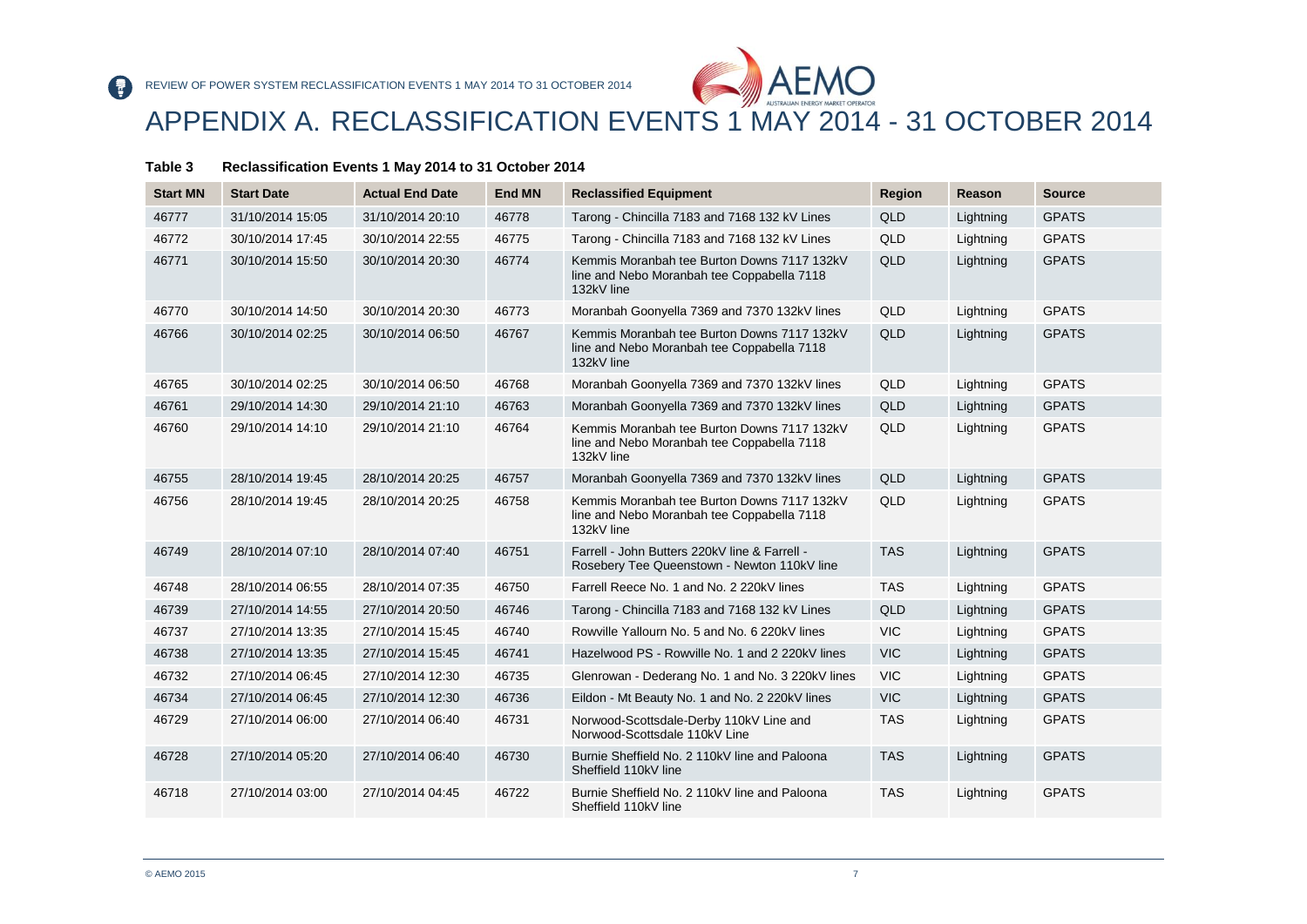

| <b>Start MN</b> | <b>Start Date</b> | <b>Actual End Date</b>                                       | <b>End MN</b> | ALL' AUSTRALIAN ENERGY MARKET OPERATO<br><b>Reclassified Equipment</b>                                  | Region     | Reason       | <b>Source</b>                     |
|-----------------|-------------------|--------------------------------------------------------------|---------------|---------------------------------------------------------------------------------------------------------|------------|--------------|-----------------------------------|
| 46716           | 27/10/2014 02:30  | 27/10/2014 04:45                                             | 46724         | Farrell - Sheffield No. 1 and No. 2 220kV lines                                                         | <b>TAS</b> | Lightning    | <b>GPATS</b>                      |
| 46717           | 27/10/2014 02:30  | 27/10/2014 04:45                                             | 46723         | Farrell - John Butters 220kV line & Farrell -<br>Rosebery Tee Queenstown - Newton 110kV line            | <b>TAS</b> | Lightning    | <b>GPATS</b>                      |
| 46715           | 27/10/2014 02:10  | 27/10/2014 04:45                                             | 46725         | Farrell Reece No. 1 and No. 2 220kV lines                                                               | <b>TAS</b> | Lightning    | <b>GPATS</b>                      |
| 46714           | 27/10/2014 01:40  | 27/10/2014 03:20                                             | 46719         | Eildon - Mt Beauty No. 1 and No. 2 220kV lines                                                          | <b>VIC</b> | Lightning    | <b>GPATS</b>                      |
| 46711           | 27/10/2014 01:05  | 27/10/2014 11:25                                             | 46726         | Rowville Yallourn No. 5 and No. 6 220kV lines                                                           | <b>VIC</b> | Lightning    | <b>GPATS</b>                      |
| 46712           | 27/10/2014 01:05  | 27/10/2014 11:25                                             | 46727         | Hazelwood PS - Rowville No. 1 and 2 220kV lines                                                         | <b>VIC</b> | Lightning    | <b>GPATS</b>                      |
| 46713           | 27/10/2014 01:05  | 27/10/2014 03:20                                             | 46720         | Glenrowan - Dederang No. 1 and No. 3 220kV lines                                                        | <b>VIC</b> | Lightning    | <b>GPATS</b>                      |
| 46709           | 26/10/2014 19:30  | 27/10/2014 02:20                                             | 46721         | Tarong - Chincilla 7183 and 7168 132 kV Lines                                                           | QLD        | Lightning    | <b>GPATS</b>                      |
| 46679           | 23/10/2014 00:00  | 23/10/2014 02:20                                             | 46682         | Rowville Yallourn No. 5 and No. 6 220kV lines                                                           | <b>VIC</b> | Lightning    | <b>GPATS</b>                      |
| 46680           | 23/10/2014 00:00  | 23/10/2014 02:20                                             | 46683         | Hazelwood PS - Rowville No. 1 and 2 220kV lines                                                         | <b>VIC</b> | Lightning    | <b>GPATS</b>                      |
| 46666           | 21/10/2014 10:30  | 23/03/2015 13:00                                             | 48593         | Trip of Eildon - Thomastown 220 kV line and Eildon<br><b>No.2 Generator</b>                             | <b>VIC</b> | <b>Other</b> | <b>Event actually</b><br>occurred |
| 46661           | 19/10/2014 23:30  | <b>Remains reclassified - see Table</b><br>4 for explanation |               | Trip of Ballarat - Elaine - Moorabool 220 kV line and<br><b>Waubra WF</b>                               | <b>VIC</b> | <b>Other</b> | <b>Event actually</b><br>occurred |
| 46635           | 13/10/2014 23:55  | 14/10/2014 03:40                                             | 46637         | Tarong - Chincilla 7183 and 7168 132 kV Lines                                                           | QLD        | Lightning    | <b>GPATS</b>                      |
| 46630           | 13/10/2014 19:40  | 13/10/2014 21:40                                             | 46632         | Kemmis Moranbah tee Burton Downs 7117 132kV<br>line and Nebo Moranbah tee Coppabella 7118<br>132kV line | QLD        | Lightning    | <b>GPATS</b>                      |
| 46631           | 13/10/2014 19:40  | 13/10/2014 21:40                                             | 46633         | Moranbah Goonyella 7369 and 7370 132kV lines                                                            | QLD        | Lightning    | <b>GPATS</b>                      |
| 46627           | 13/10/2014 15:10  | 13/10/2014 17:30                                             | 46629         | Chalumbin Woree 876 and 877 275kV lines                                                                 | QLD        | Lightning    | <b>GPATS</b>                      |
| 46625           | 13/10/2014 12:55  | 13/10/2014 22:40                                             | 46634         | Tarong - Chincilla 7183 and 7168 132 kV Lines                                                           | QLD        | Lightning    | <b>GPATS</b>                      |
| 46618           | 12/10/2014 14:45  | 12/10/2014 20:00                                             | 46619         | Eildon - Mt Beauty No. 1 and No. 2 220kV lines                                                          | <b>VIC</b> | Lightning    | <b>GPATS</b>                      |
| 46617           | 12/10/2014 14:20  | 12/10/2014 20:00                                             | 46620         | Glenrowan - Dederang No. 1 and No. 3 220kV lines                                                        | <b>VIC</b> | Lightning    | <b>GPATS</b>                      |
| 46615           | 12/10/2014 03:15  | 12/10/2014 04:30                                             | 46616         | Moranbah Goonyella 7369 and 7370 132kV lines                                                            | QLD        | Lightning    | <b>GPATS</b>                      |
| 46589           | 07/10/2014 00:35  | 07/10/2014 02:00                                             | 46590         | Eildon - Mt Beauty No. 1 and No. 2 220kV lines                                                          | <b>VIC</b> | Lightning    | <b>GPATS</b>                      |
| 46588           | 07/10/2014 00:20  | 07/10/2014 02:05                                             | 46592         | Glenrowan - Dederang No. 1 and No. 3 220kV lines                                                        | <b>VIC</b> | Lightning    | <b>GPATS</b>                      |
| 46585           | 06/10/2014 23:30  | 07/10/2014 00:15                                             | 46587         | Farrell Reece No. 1 and No. 2 220kV lines                                                               | <b>TAS</b> | Lightning    | <b>GPATS</b>                      |
| 46584           | 06/10/2014 23:20  | 06/10/2014 23:55                                             | 46586         | Eildon - Mt Beauty No. 1 and No. 2 220kV lines                                                          | <b>VIC</b> | Lightning    | <b>GPATS</b>                      |
| 46575           | 06/10/2014 22:05  | 06/10/2014 22:55                                             | 46577         | Hazelwood PS - Rowville No. 1 and 2 220kV lines                                                         | <b>VIC</b> | Lightning    | <b>GPATS</b>                      |
| 46576           | 06/10/2014 22:05  | 06/10/2014 22:55                                             | 46578         | Rowville Yallourn No. 5 and No. 6 220kV lines                                                           | <b>VIC</b> | Lightning    | <b>GPATS</b>                      |
| 46572           | 06/10/2014 21:15  | 06/10/2014 23:00                                             | 46582         | Burnie Sheffield No. 2 110kV line and Paloona<br>Sheffield 110kV line                                   | <b>TAS</b> | Lightning    | <b>GPATS</b>                      |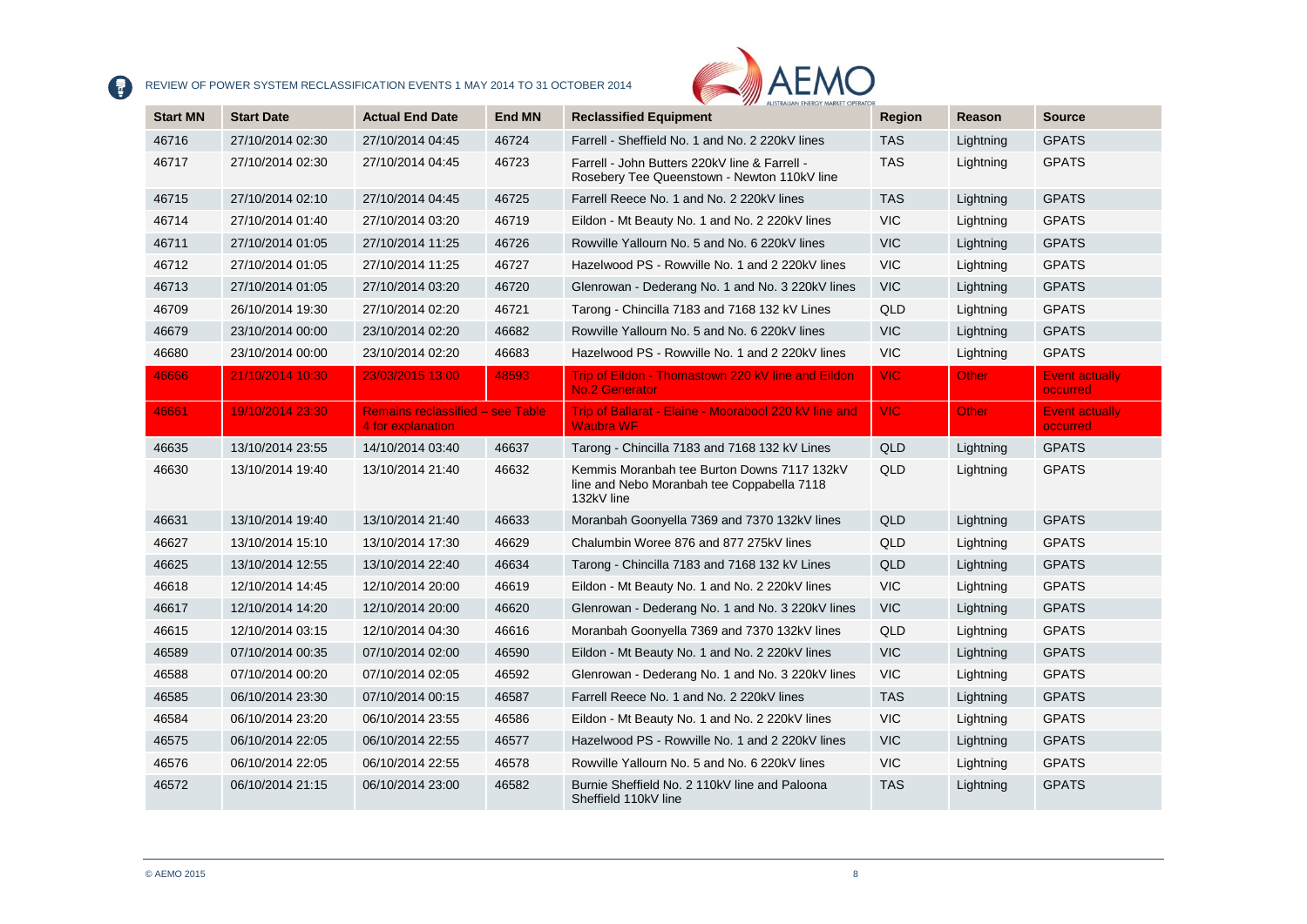

|                 |                   |                        |               | AUSTRALIAN ENERGY MARKET OPERATOR                                                                       |            |                  |               |
|-----------------|-------------------|------------------------|---------------|---------------------------------------------------------------------------------------------------------|------------|------------------|---------------|
| <b>Start MN</b> | <b>Start Date</b> | <b>Actual End Date</b> | <b>End MN</b> | <b>Reclassified Equipment</b>                                                                           | Region     | Reason           | <b>Source</b> |
| 46573           | 06/10/2014 21:15  | 06/10/2014 23:00       | 46583         | Norwood-Scottsdale-Derby 110kV Line and<br>Norwood-Scottsdale 110kV Line                                | <b>TAS</b> | Lightning        | <b>GPATS</b>  |
| 46571           | 06/10/2014 21:05  | 06/10/2014 23:00       | 46581         | Farrell - John Butters 220kV line & Farrell -<br>Rosebery Tee Queenstown - Newton 110kV line            | <b>TAS</b> | Lightning        | <b>GPATS</b>  |
| 46570           | 06/10/2014 21:00  | 06/10/2014 23:00       | 46580         | Farrell - Sheffield No. 1 and No. 2 220kV lines                                                         | <b>TAS</b> | Lightning        | <b>GPATS</b>  |
| 46568           | 05/10/2014 18:00  | 05/10/2014 19:40       | 46569         | Eildon - Mt Beauty No. 1 and No. 2 220kV lines                                                          | <b>VIC</b> | Lightning        | <b>GPATS</b>  |
| 46552           | 30/09/2014 15:45  | 30/09/2014 17:55       | 46556         | Hazelwood PS - Rowville No. 1 and 2 220kV lines                                                         | <b>VIC</b> | Lightning        | <b>GPATS</b>  |
| 46553           | 30/09/2014 15:45  | 30/09/2014 17:55       | 46557         | Rowville Yallourn No. 5 and No. 6 220kV lines                                                           | <b>VIC</b> | Lightning        | <b>GPATS</b>  |
| 46543           | 29/09/2014 00:25  | 29/09/2014 02:10       | 46545         | Norwood-Scottsdale-Derby 110kV Line and<br>Norwood-Scottsdale 110kV Line                                | <b>TAS</b> | Lightning        | <b>GPATS</b>  |
| 46541           | 28/09/2014 21:15  | 28/09/2014 22:00       | 46542         | Liapootah - Palmerston No. 1 and No. 2 220kV lines                                                      | <b>TAS</b> | Lightning        | <b>GPATS</b>  |
| 46536           | 27/09/2014 15:15  | 27/09/2014 20:30       | 46537         | Trip of the Stanwell - Calvale 8873 and 8874 275 kV<br>lines                                            | QLD        | <b>Bushfires</b> | <b>INJI</b>   |
| 46523           | 25/09/2014 13:10  | 25/09/2014 16:40       | 46529         | Tarong - Chincilla 7183 and 7168 132 kV Lines                                                           | QLD        | Lightning        | <b>GPATS</b>  |
| 46445           | 11/09/2014 12:10  | 11/09/2014 13:10       | 46446         | Farrell - John Butters 220kV line & Farrell -<br>Rosebery Tee Queenstown - Newton 110kV line            | <b>TAS</b> | Lightning        | <b>GPATS</b>  |
| 46437           | 09/09/2014 18:10  | 10/09/2014 00:00       | 46439         | Eildon - Mt Beauty No. 1 and No. 2 220kV lines                                                          | <b>VIC</b> | Lightning        | <b>GPATS</b>  |
| 46436           | 09/09/2014 18:05  | 10/09/2014 00:00       | 46438         | Glenrowan - Dederang No. 1 and No. 3 220kV lines                                                        | <b>VIC</b> | Lightning        | <b>GPATS</b>  |
| 46430           | 09/09/2014 15:40  | 09/09/2014 23:00       | 46432         | Hazelwood PS - Rowville No. 1 and 2 220kV lines                                                         | <b>VIC</b> | Lightning        | <b>GPATS</b>  |
| 46431           | 09/09/2014 15:40  | 09/09/2014 23:00       | 46433         | Rowville Yallourn No. 5 and No. 6 220kV lines                                                           | <b>VIC</b> | Lightning        | <b>GPATS</b>  |
| 46420           | 08/09/2014 13:45  | 08/09/2014 16:05       | 46421         | Farrell - Sheffield No. 1 and No. 2 220kV lines                                                         | <b>TAS</b> | <b>Bushfires</b> | <b>INJI</b>   |
| 46414           | 07/09/2014 21:45  | 07/09/2014 22:55       | 46417         | Collinsville - Mackay tee Proserpine 7125 and 7126<br>132kV Lines                                       | QLD        | Lightning        | <b>GPATS</b>  |
| 46412           | 07/09/2014 17:40  | 07/09/2014 22:55       | 46415         | Kemmis Moranbah tee Burton Downs 7117 132kV<br>line and Nebo Moranbah tee Coppabella 7118<br>132kV line | QLD        | Lightning        | <b>GPATS</b>  |
| 46413           | 07/09/2014 17:40  | 07/09/2014 22:55       | 46416         | Moranbah Goonyella 7369 and 7370 132kV lines                                                            | QLD        | Lightning        | <b>GPATS</b>  |
| 46376           | 02/09/2014 10:50  | 02/09/2014 12:45       | 46380         | Hazelwood PS - Rowville No. 1 and 2 220kV lines                                                         | <b>VIC</b> | Lightning        | <b>GPATS</b>  |
| 46377           | 02/09/2014 10:50  | 02/09/2014 12:45       | 46379         | Rowville Yallourn No. 5 and No. 6 220kV lines                                                           | <b>VIC</b> | Lightning        | <b>GPATS</b>  |
| 46354           | 27/08/2014 10:00  | 27/08/2014 16:30       | 46357         | Tarong - Chincilla 7183 and 7168 132 kV Lines                                                           | QLD        | Lightning        | <b>GPATS</b>  |
| 46350           | 26/08/2014 22:50  | 27/08/2014 01:15       | 46351         | Tarong - Chincilla 7183 and 7168 132 kV Lines                                                           | QLD        | Lightning        | <b>GPATS</b>  |
| 46338           | 24/08/2014 01:30  | 24/08/2014 02:30       | 46339         | Farrell - Sheffield No. 1 and No. 2 220kV lines                                                         | <b>TAS</b> | Lightning        | <b>GPATS</b>  |
| 46314           | 16/08/2014 21:30  | 16/08/2014 23:55       | 46315         | Tarong - Chincilla 7183 and 7168 132 kV Lines                                                           | QLD        | Lightning        | <b>GPATS</b>  |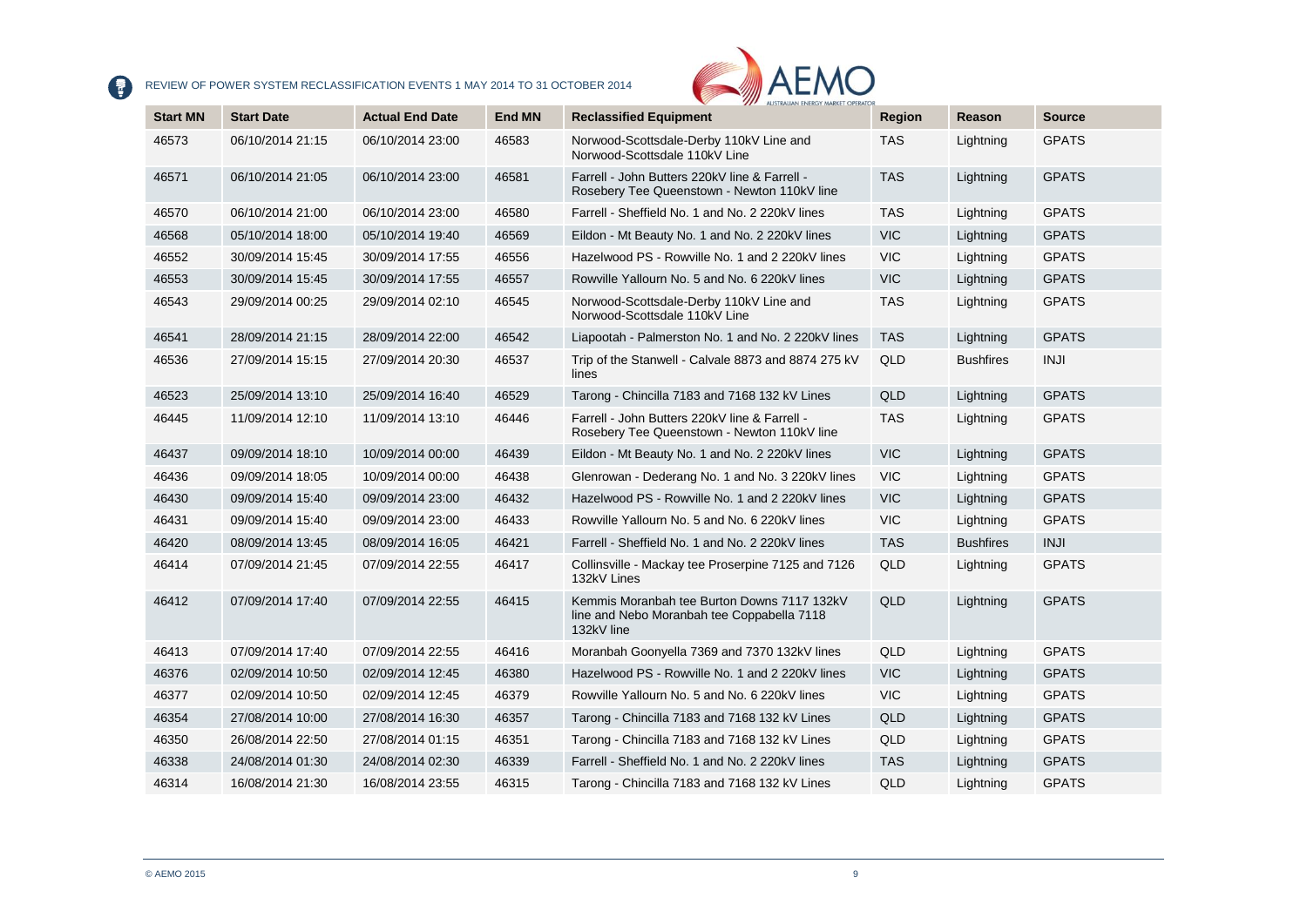

| <b>Start MN</b> | <b>Start Date</b> | <b>Actual End Date</b> | <b>End MN</b> | AUSTRALIAN ENERGT MARKET OPERATO<br><b>Reclassified Equipment</b>                            | Region     | <b>Reason</b> | <b>Source</b>                            |
|-----------------|-------------------|------------------------|---------------|----------------------------------------------------------------------------------------------|------------|---------------|------------------------------------------|
| 46292           | 13/08/2014 21:15  | 15/08/2014 17:15       | 46304         | Trip of Dederang - Mount Beauty No.1 and No.2 220<br><b>kV</b> lines                         | VIC:       | <b>Other</b>  | <b>Event actually</b><br>occurred        |
| 46253           | 07/08/2014 20:10  | 15/08/2014 09:30       | 46301         | Trip of Nebo - Mackay 7305 132 kV line at the Nebo<br>end.                                   | <b>QLD</b> | <b>Other</b>  | <b>Event actually</b><br>occurred        |
| 46228           | 01/08/2014 19:20  | 01/08/2014 20:45       | 46230         | Hazelwood PS - Rowville No. 1 and 2 220kV lines                                              | <b>VIC</b> | Lightning     | <b>GPATS</b>                             |
| 46229           | 01/08/2014 19:20  | 01/08/2014 20:45       | 46231         | Rowville Yallourn No. 5 and No. 6 220kV lines                                                | <b>VIC</b> | Lightning     | <b>GPATS</b>                             |
| 46225           | 01/08/2014 16:05  | 01/08/2014 17:25       | 46227         | Hazelwood PS - Rowville No. 1 and 2 220kV lines                                              | <b>VIC</b> | Lightning     | <b>GPATS</b>                             |
| 46224           | 01/08/2014 16:05  | 01/08/2014 17:25       | 46226         | Rowville Yallourn No. 5 and No. 6 220kV lines                                                | <b>VIC</b> | Lightning     | <b>GPATS</b>                             |
| 46220           | 01/08/2014 05:15  | 01/08/2014 06:00       | 46221         | Norwood-Scottsdale-Derby 110kV Line and<br>Norwood-Scottsdale 110kV Line                     | <b>TAS</b> | Lightning     | <b>GPATS</b>                             |
| 46214           | 01/08/2014 01:40  | 01/08/2014 02:20       | 46217         | Farrell - Sheffield No. 1 and No. 2 220kV lines                                              | <b>TAS</b> | Lightning     | <b>GPATS</b>                             |
| 46211           | 31/07/2014 22:00  | 31/07/2014 22:40       | 46212         | Chapel St - Liapootah No. 1 and No. 2 220kV lines                                            | <b>TAS</b> | Lightning     | <b>GPATS</b>                             |
| 46210           | 31/07/2014 21:40  | 01/08/2014 02:00       | 46215         | Farrell Reece No. 1 and No. 2 220kV lines                                                    | <b>TAS</b> | Lightning     | <b>GPATS</b>                             |
| 46209           | 31/07/2014 21:15  | 01/08/2014 02:00       | 46216         | Farrell - John Butters 220kV line & Farrell -<br>Rosebery Tee Queenstown - Newton 110kV line | <b>TAS</b> | Lightning     | <b>GPATS</b>                             |
| 46203           | 31/07/2014 17:55  | 31/07/2014 19:25       | 46207         | Hazelwood PS - Rowville No. 1 and 2 220kV lines                                              | <b>VIC</b> | Lightning     | <b>GPATS</b>                             |
| 46204           | 31/07/2014 17:55  | 31/07/2014 19:25       | 46208         | Rowville Yallourn No. 5 and No. 6 220kV lines                                                | <b>VIC</b> | Lightning     | <b>GPATS</b>                             |
| 46202           | 31/07/2014 17:45  | 31/07/2014 18:15       | 46205         | Farrell Reece No. 1 and No. 2 220kV lines                                                    | <b>TAS</b> | Lightning     | <b>GPATS</b>                             |
| 46201           | 31/07/2014 17:35  | 31/07/2014 18:35       | 46206         | Farrell - John Butters 220kV line & Farrell -<br>Rosebery Tee Queenstown - Newton 110kV line | <b>TAS</b> | Lightning     | <b>GPATS</b>                             |
| 46191           | 31/07/2014 07:10  | 31/07/2014 07:55       | 46192         | Farrell Reece No. 1 and No. 2 220kV lines                                                    | <b>TAS</b> | Lightning     | <b>GPATS</b>                             |
| 46184           | 31/07/2014 00:55  | 31/07/2014 05:00       | 46189         | Farrell - John Butters 220kV line & Farrell -<br>Rosebery Tee Queenstown - Newton 110kV line | <b>TAS</b> | Lightning     | <b>GPATS</b>                             |
| 46183           | 30/07/2014 22:30  | 04/08/2014 17:10       | 46240         | Trip of Chapel St - Gordon No.2 220 kV line and<br><b>Cluny generating unit</b>              | <b>TAS</b> | <b>Other</b>  | <b>Event actually</b><br><b>occurred</b> |
| 46177           | 29/07/2014 23:30  | 30/07/2014 00:40       | 46180         | Chapel St - Liapootah No. 1 and No. 2 220kV lines                                            | <b>TAS</b> | Lightning     | <b>GPATS</b>                             |
| 46178           | 29/07/2014 23:30  | 30/07/2014 00:40       | 46179         | Liapootah - Palmerston No. 1 and No. 2 220kV lines                                           | <b>TAS</b> | Lightning     | <b>GPATS</b>                             |
| 46173           | 29/07/2014 21:45  | 29/07/2014 23:00       | 46176         | Farrell - Sheffield No. 1 and No. 2 220kV lines                                              | <b>TAS</b> | Lightning     | <b>GPATS</b>                             |
| 46172           | 29/07/2014 21:30  | 29/07/2014 23:00       | 46175         | Farrell Reece No. 1 and No. 2 220kV lines                                                    | <b>TAS</b> | Lightning     | <b>GPATS</b>                             |
| 46171           | 29/07/2014 20:25  | 29/07/2014 23:00       | 46174         | Farrell - John Butters 220kV line & Farrell -<br>Rosebery Tee Queenstown - Newton 110kV line | <b>TAS</b> | Lightning     | <b>GPATS</b>                             |
| 46166           | 29/07/2014 17:35  | 29/07/2014 19:05       | 46168         | Farrell - John Butters 220kV line & Farrell -<br>Rosebery Tee Queenstown - Newton 110kV line | <b>TAS</b> | Lightning     | <b>GPATS</b>                             |
| 46165           | 29/07/2014 17:30  | 29/07/2014 20:25       | 46169         | Chapel St - Liapootah No. 1 and No. 2 220kV lines                                            | <b>TAS</b> | Lightning     | <b>GPATS</b>                             |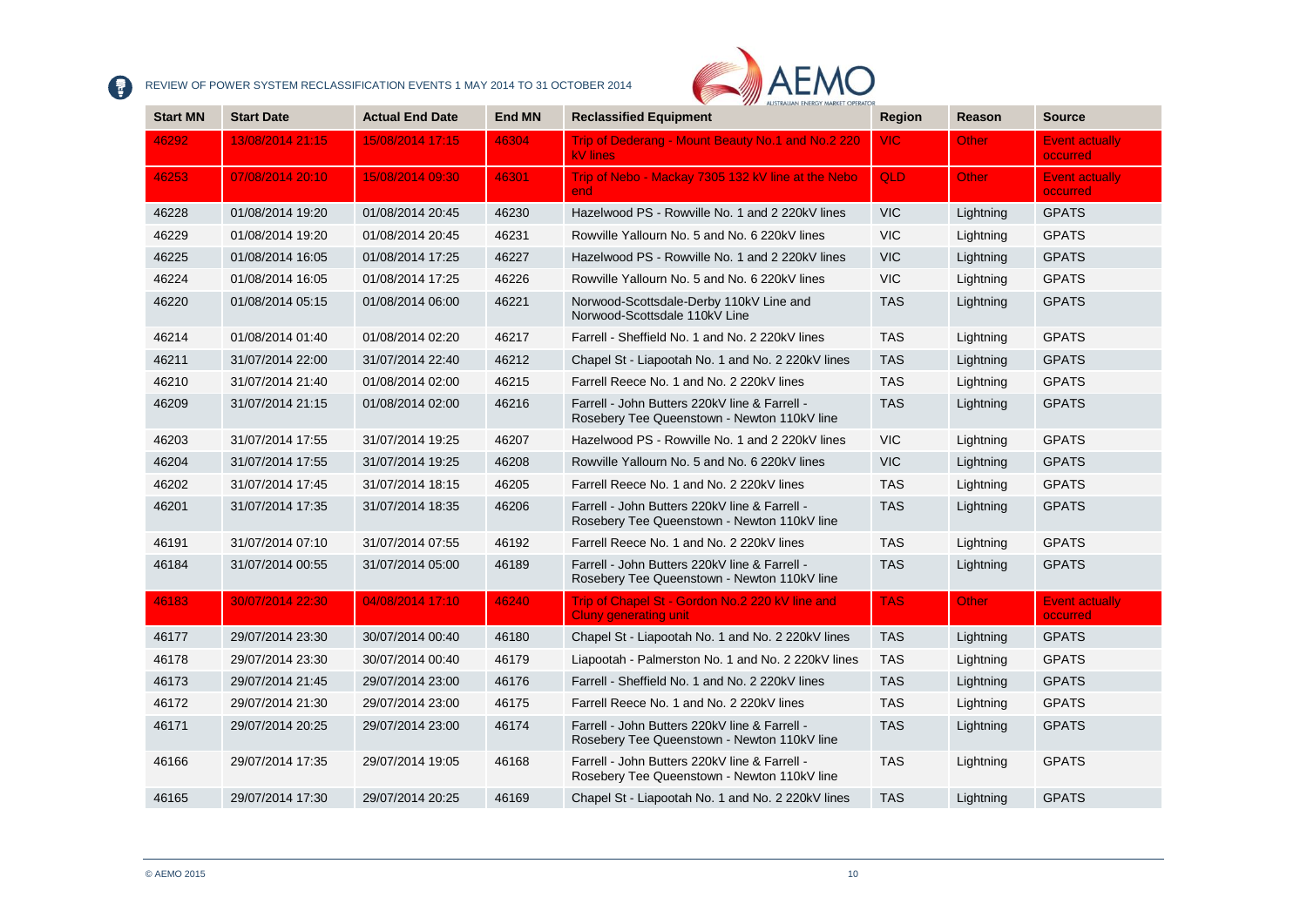

| <b>Start MN</b> | <b>Start Date</b> | <b>Actual End Date</b> | <b>End MN</b> | AUSTRALIAN ENERGY MARKET OPERATOR<br><b>Reclassified Equipment</b>                           | <b>Region</b> | Reason       | <b>Source</b>                     |
|-----------------|-------------------|------------------------|---------------|----------------------------------------------------------------------------------------------|---------------|--------------|-----------------------------------|
| 46159           | 29/07/2014 09:30  | 29/07/2014 10:05       | 46161         | Norwood-Scottsdale-Derby 110kV Line and<br>Norwood-Scottsdale 110kV Line                     | <b>TAS</b>    | Lightning    | <b>GPATS</b>                      |
| 46158           | 29/07/2014 09:25  | 29/07/2014 10:20       | 46162         | Farrell - John Butters 220kV line & Farrell -<br>Rosebery Tee Queenstown - Newton 110kV line | <b>TAS</b>    | Lightning    | <b>GPATS</b>                      |
| 46154           | 29/07/2014 07:20  | 29/07/2014 07:45       | 46155         | Chapel St - Liapootah No. 1 and No. 2 220kV lines                                            | <b>TAS</b>    | Lightning    | <b>GPATS</b>                      |
| 46151           | 29/07/2014 05:15  | 29/07/2014 06:30       | 46153         | Farrell - John Butters 220kV line & Farrell -<br>Rosebery Tee Queenstown - Newton 110kV line | <b>TAS</b>    | Lightning    | <b>GPATS</b>                      |
| 46150           | 29/07/2014 03:20  | 29/07/2014 05:50       | 46152         | Farrell Reece No. 1 and No. 2 220kV lines                                                    | <b>TAS</b>    | Lightning    | <b>GPATS</b>                      |
| 46145           | 29/07/2014 00:20  | 29/07/2014 02:00       | 46148         | Farrell Reece No. 1 and No. 2 220kV lines                                                    | <b>TAS</b>    | Lightning    | <b>GPATS</b>                      |
| 46144           | 29/07/2014 00:05  | 29/07/2014 02:05       | 46149         | Farrell - Sheffield No. 1 and No. 2 220kV lines                                              | <b>TAS</b>    | Lightning    | <b>GPATS</b>                      |
| 46139           | 28/07/2014 17:20  | 28/07/2014 19:20       | 46143         | Farrell - Sheffield No. 1 and No. 2 220kV lines                                              | <b>TAS</b>    | Lightning    | <b>GPATS</b>                      |
| 46138           | 28/07/2014 17:00  | 28/07/2014 18:45       | 46140         | Farrell - John Butters 220kV line & Farrell -<br>Rosebery Tee Queenstown - Newton 110kV line | <b>TAS</b>    | Lightning    | <b>GPATS</b>                      |
| 46129           | 25/07/2014 14:40  | 25/07/2014 15:30       | 46130         | Norwood-Scottsdale-Derby 110kV Line and<br>Norwood-Scottsdale 110kV Line                     | <b>TAS</b>    | Lightning    | <b>GPATS</b>                      |
| 46076           | 18/07/2014 18:30  | 18/07/2014 22:15       | 46081         | Trip of T4 and T5 275/66 kV transformers at LeFevre<br>and Quarantine PS unit GTA5           | <b>SA</b>     | <b>Other</b> | <b>Event actually</b><br>occurred |
| 46069           | 17/07/2014 16:30  | 17/07/2014 18:05       | 46071         | Glenrowan - Dederang No. 1 and No. 3 220kV lines                                             | <b>VIC</b>    | Lightning    | <b>GPATS</b>                      |
| 46048           | 15/07/2014 00:50  | 18/07/2014 16:55       | 46074         | Trip of Torrens Island units B3 and B4                                                       | <b>SA</b>     | Other        | <b>Event actually</b><br>occurred |
| 45952           | 28/06/2014 20:25  | 28/06/2014 22:15       | 45954         | Tarong - Chincilla 7183 and 7168 132 kV Lines                                                | QLD           | Lightning    | <b>GPATS</b>                      |
| 45941           | 26/06/2014 09:15  | 26/06/2014 10:00       | 45942         | Farrell Reece No. 1 and No. 2 220kV lines                                                    | <b>TAS</b>    | Lightning    | <b>GPATS</b>                      |
| 45939           | 26/06/2014 07:20  | 26/06/2014 08:10       | 45940         | Farrell - John Butters 220kV line & Farrell -<br>Rosebery Tee Queenstown - Newton 110kV line | <b>TAS</b>    | Lightning    | <b>GPATS</b>                      |
| 45935           | 26/06/2014 04:20  | 26/06/2014 05:30       | 45937         | Farrell - Sheffield No. 1 and No. 2 220kV lines                                              | <b>TAS</b>    | Lightning    | <b>GPATS</b>                      |
| 45934           | 26/06/2014 04:10  | 26/06/2014 05:10       | 45938         | Farrell - John Butters 220kV line & Farrell -<br>Rosebery Tee Queenstown - Newton 110kV line | <b>TAS</b>    | Lightning    | <b>GPATS</b>                      |
| 45933           | 26/06/2014 04:00  | 26/06/2014 04:55       | 45936         | Farrell Reece No. 1 and No. 2 220kV lines                                                    | <b>TAS</b>    | Lightning    | <b>GPATS</b>                      |
| 45925           | 25/06/2014 22:55  | 25/06/2014 23:40       | 45929         | Farrell - John Butters 220kV line & Farrell -<br>Rosebery Tee Queenstown - Newton 110kV line | <b>TAS</b>    | Lightning    | <b>GPATS</b>                      |
| 45924           | 25/06/2014 22:45  | 25/06/2014 23:25       | 45928         | Farrell Reece No. 1 and No. 2 220kV lines                                                    | <b>TAS</b>    | Lightning    | <b>GPATS</b>                      |
|                 |                   |                        |               |                                                                                              |               |              |                                   |
| 45922           | 25/06/2014 22:20  | 25/06/2014 23:05       | 45926         | George Town - Hadspen No. 1 and No. 2 220kV<br>lines                                         | <b>TAS</b>    | Lightning    | <b>GPATS</b>                      |
| 45913           | 23/06/2014 15:20  | 23/06/2014 18:00       | 45914         | Glenrowan - Dederang No. 1 and No. 3 220kV lines                                             | <b>VIC</b>    | Lightning    | <b>GPATS</b>                      |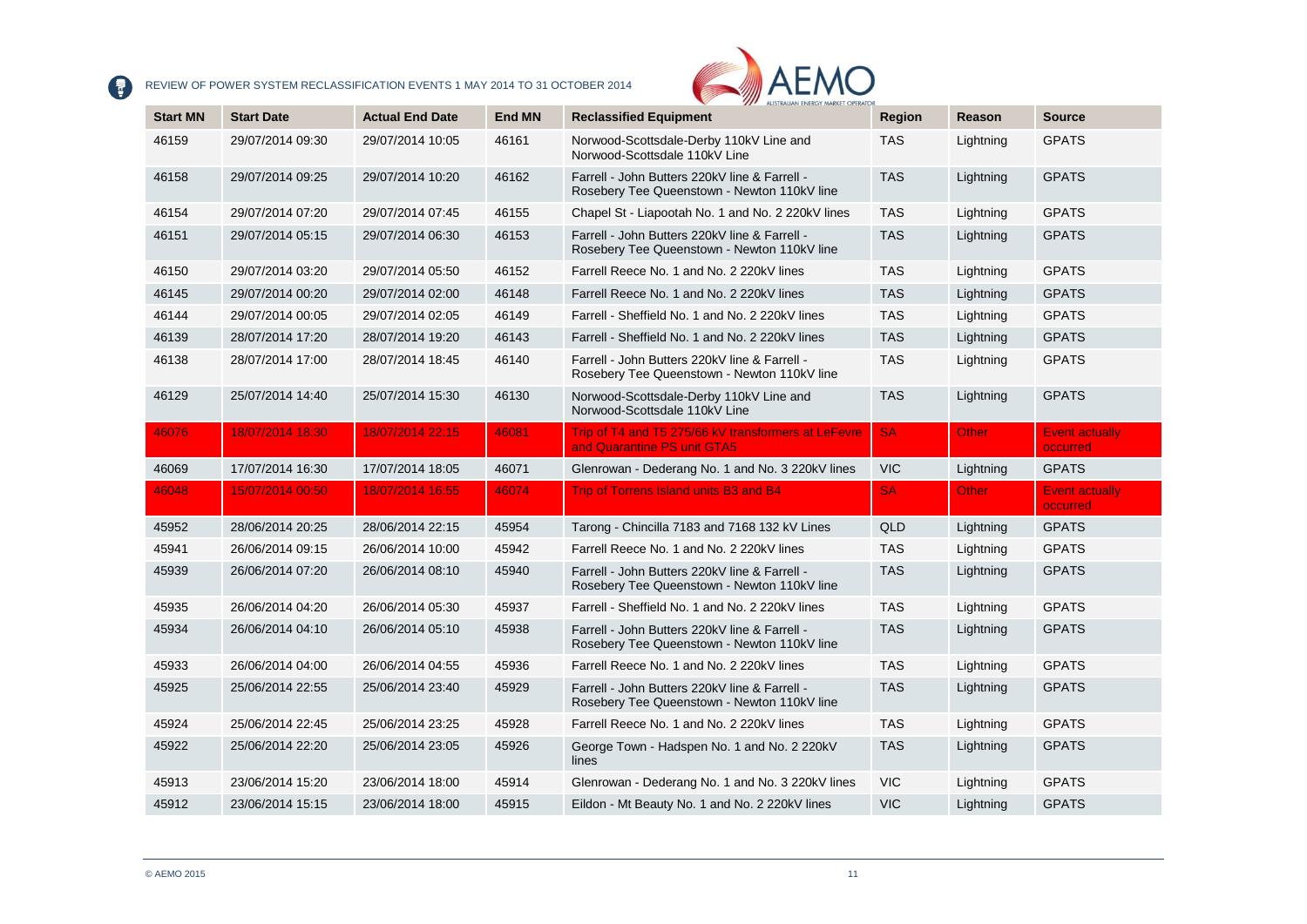

<span id="page-11-0"></span>

| <b>Start MN</b> | <b>Start Date</b> | <b>Actual End Date</b> | <b>End MN</b> | <b>WALK AUSTRALIAN ENERGY MARKET OPERATOR</b><br><b>Reclassified Equipment</b>                 | <b>Region</b> | <b>Reason</b> | <b>Source</b>                     |
|-----------------|-------------------|------------------------|---------------|------------------------------------------------------------------------------------------------|---------------|---------------|-----------------------------------|
| 45907           | 21/06/2014 23:45  | 24/06/2014 01:30       | 45908         | Tarong - Chincilla 7183 and 7168 132 kV Lines                                                  | <b>QLD</b>    | Lightning     | <b>GPATS</b>                      |
| 45885           | 16/06/2014 14:55  | 16/06/2014 15:50       | 45889         | Hazelwood PS - Rowville No. 1 and 2 220kV lines                                                | <b>VIC</b>    | Lightning     | <b>GPATS</b>                      |
| 45884           | 16/06/2014 14:45  | 16/06/2014 15:50       | 45888         | Rowville Yallourn No. 5 and No. 6 220kV lines                                                  | <b>VIC</b>    | Lightning     | <b>GPATS</b>                      |
| 45890           | 16/06/2014 14:10  | 18/06/2014 09:15       | 45896         | Trip of the H11 NEBO No 3 132kV Bus                                                            | QLD           | Other         | <b>Event actually</b><br>occurred |
| 45801           | 27/05/2014 18:05  | 27/05/2014 19:40       | 45803         | Eildon - Mt Beauty No. 1 and No. 2 220kV lines                                                 | <b>VIC</b>    | Lightning     | <b>GPATS</b>                      |
| 45800           | 27/05/2014 17:40  | 27/05/2014 19:40       | 45802         | Dederang - Glenrowan No.1 and No.3 220kV lines                                                 | <b>VIC</b>    | Lightning     | <b>GPATS</b>                      |
| 45790           | 27/05/2014 13:45  | 27/05/2014 14:20       | 45797         | Hazelwood PS - Rowville No. 1 and 2 220kV lines                                                | <b>VIC</b>    | Lightning     | <b>GPATS</b>                      |
| 45791           | 27/05/2014 13:45  | 27/05/2014 14:20       | 45795         | Rowville Yallourn No. 5 and No. 6 220kV lines                                                  | <b>VIC</b>    | Lightning     | <b>GPATS</b>                      |
| 45786           | 27/05/2014 11:10  | 27/05/2014 13:50       | 45792         | Eildon - Mt Beauty No. 1 and No. 2 220kV lines                                                 | <b>VIC</b>    | Lightning     | <b>GPATS</b>                      |
| 45787           | 27/05/2014 11:10  | 27/05/2014 13:50       | 45793         | Dederang - Glenrowan No.1 and No.3 220kV lines                                                 | <b>VIC</b>    | Lightning     | <b>GPATS</b>                      |
| 45781           | 27/05/2014 06:30  | 27/05/2014 09:05       | 45782         | Dederang - Glenrowan No.1 and No.3 220kV lines                                                 | <b>VIC</b>    | Lightning     | <b>GPATS</b>                      |
| 45780           | 27/05/2014 05:30  | 27/05/2014 09:05       | 45783         | Eildon - Mt Beauty No. 1 and No. 2 220kV lines                                                 | <b>VIC</b>    | Lightning     | <b>GPATS</b>                      |
| 45745           | 22/05/2014 07:40  | 22/05/2014 08:40       | 45747         | Farrell - John Butters 220kV line & Farrell -<br>Rosebery Tee Queenstown - Newton 110kV line   | <b>TAS</b>    | Lightning     | <b>GPATS</b>                      |
| 45743           | 22/05/2014 07:30  | 22/05/2014 08:40       | 45746         | Farrell Reece No. 1 and No. 2 220kV lines                                                      | <b>TAS</b>    | Lightning     | <b>GPATS</b>                      |
| 45736           | 19/05/2014 21:15  | 19/05/2014 21:45       | 45737         | Norwood-Scottsdale-Derby 110kV Line and<br>Norwood-Scottsdale 110kV Line                       | <b>TAS</b>    | Lightning     | <b>GPATS</b>                      |
| 45726           | 17/05/2014 08:20  | 17/05/2014 10:00       | 45729         | Farrell - John Butters 220kV line & Farrell -<br>Rosebery Tee Queenstown - Newton 110kV line   | <b>TAS</b>    | Lightning     | <b>GPATS</b>                      |
| 45727           | 17/05/2014 08:20  | 17/05/2014 09:40       | 45728         | Farrell - Sheffield No. 1 and No. 2 220kV lines                                                | <b>TAS</b>    | Lightning     | <b>GPATS</b>                      |
| 45724           | 17/05/2014 06:05  | 17/05/2014 06:40       | 45725         | Farrell - John Butters 220kV line & Farrell -<br>Rosebery Tee Queenstown - Newton 110kV line   | <b>TAS</b>    | Lightning     | <b>GPATS</b>                      |
| 45722           | 17/05/2014 00:05  | 17/05/2014 00:55       | 45723         | Farrell Reece No. 1 and No. 2 220kV lines                                                      | <b>TAS</b>    | Lightning     | <b>GPATS</b>                      |
| 45702           | 09/05/2014 19:10  | 13/10/2014 13:30       | 46626         | Trip of APD-HYTS-TRTS No.1 500 kV line, MLTS-<br>TRTS No.1 500 kV line and APD No.3 500 kV bus | <b>VIC</b>    | Other         | <b>Event actually</b><br>occurred |
| 45674           | 04/05/2014 05:50  | 22/05/2014 17:40       | 45757         | Yadnarie to Pt Lincoln 132 kV line at the Port Lincoln<br>end only.                            | <b>SA</b>     | Other         | <b>Event actually</b><br>occurred |
| 45660           | 02/05/2014 14:35  | 02/05/2014 16:25       | 45661         | Tarong - Chincilla 7183 and 7168 132 kV Lines                                                  | <b>QLD</b>    | Lightning     | <b>GPATS</b>                      |
| 45653           | 02/05/2014 05:10  | 02/05/2014 08:40       | 45657         | Tarong - Chincilla 7183 and 7168 132 kV Lines                                                  | QLD           | Lightning     | <b>GPATS</b>                      |
| 45651           | 02/05/2014 02:15  | 02/05/2014 03:00       | 45652         | Tarong - Chincilla 7183 and 7168 132 kV Lines                                                  | <b>QLD</b>    | Lightning     | <b>GPATS</b>                      |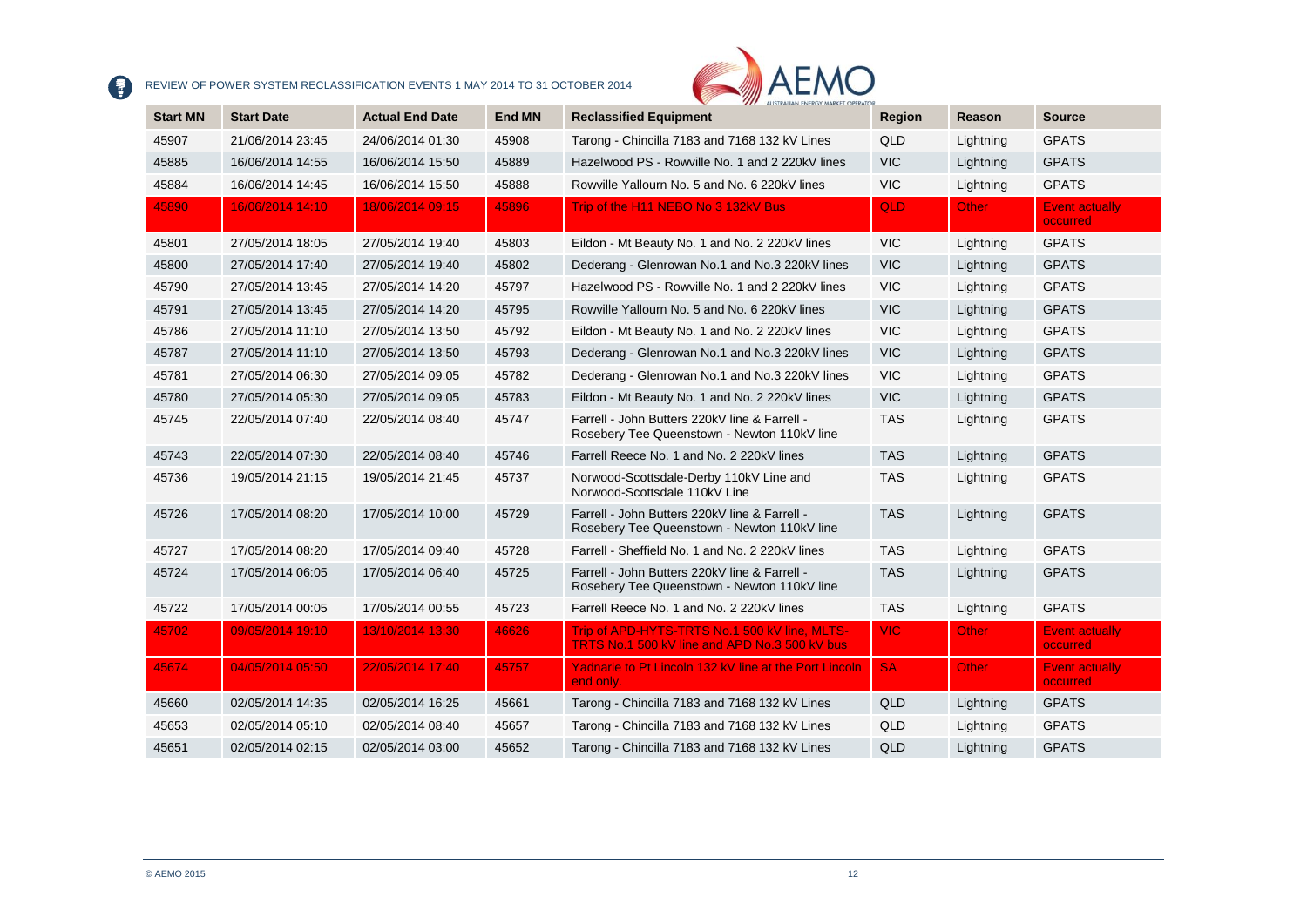

# APPENDIX B. NON-CREDIBLE CONTINGENCY EVENTS 1 MAY 2014 TO 31 OCTOBER 2014

#### **Table 4 Non-Credible Contingency Events 1 May 2014 to 31 October 2014**

<span id="page-12-0"></span>

| Date of contingency | <b>Description</b>                                                                                    | Region     | Reason | Was the contingency<br>then reclassified? | <b>Comments</b>                                                                                                                                                                                                             |
|---------------------|-------------------------------------------------------------------------------------------------------|------------|--------|-------------------------------------------|-----------------------------------------------------------------------------------------------------------------------------------------------------------------------------------------------------------------------------|
| 29/10/2014 11:40    | Trip of T145 Townsville No. 2 132kV<br><b>Busbar</b>                                                  | QLD        | Other  | <b>No</b>                                 | Powerlink advised that the trip was caused by incorrect<br>isolation during planned maintenance. AEMO did not<br>reclassify the event as corrective actions were taken to<br>ensure the event would not reoccur             |
| 23/10/2014 17:10    | Trip of Liddell Tamworth 330kV<br>transmission Line 84 and the Bayswater<br>No <sub>3</sub> Generator | <b>NSW</b> | Other  | <b>No</b>                                 | AEMO did not reclassify this event as TransGrid advised<br>that there was no increased risk of the event reoccurring                                                                                                        |
| 19/10/2014 21:55    | <b>Trip of Ballarat to Elaine to Moorabool</b><br>220kV Line and Waubra Windfarm<br><b>reduction</b>  | <b>VIC</b> | Other  | <b>Yes</b>                                | AEMO reclassified this event as it remained possible that<br>the non-credible contingency event would reoccur due to<br>issues at Waubra WF. This reclassification remains<br>current at the time of publishing this report |
| 18/10/2014 22:05    | Trip of Eildon to Thomastown 220 kV line<br>and Eildon No <sub>2</sub> generator                      | <b>VIC</b> | Other  | <b>Yes</b>                                | AEMO reclassified this event as it remained possible that<br>the non-credible contingency event would reoccur due to<br>issues at Eildon PS. AEMO cancelled the reclassification<br>in March 2015                           |
| 02/10/2014 10:50    | Trip of R3 Bulli CB 6042 330kV CB                                                                     | QLD        | Other  | <b>No</b>                                 | Powerlink advised that the trip was caused by incorrect<br>wiring during. AEMO did not reclassify the event as<br>corrective actions were taken to ensure the event would<br>not reoccur                                    |
| 28/09/2014 13:05    | Trip of B2 and L3 Tranformers at<br><b>Richmond Terminal Station</b>                                  | <b>VIC</b> | Other  | <b>No</b>                                 | AusNet advised that the trip was caused by incorrect<br>protection operation. AEMO did not reclassify the event<br>as corrective actions were taken to ensure the event<br>would not reoccur                                |
| 26/09/2014 09:55    | Trip of Barron Gorge - Kamerunga (7143)<br>and Woree - Kamerunga (7142) 132 kV<br>lines               | QLD        | Other  | <b>No</b>                                 | Powerlink advised that the trip was caused by incorrect<br>protection operation. AEMO did not reclassify the event<br>as corrective actions were taken to ensure the event<br>would not reoccur                             |
| 16/09/2014 15:20    | Trip of Keilor No.1 220kV Busbar                                                                      | <b>VIC</b> | Other  | <b>No</b>                                 | AusNet advised that the trip was caused by incorrect<br>operation of a circuit breaker. AEMO did not reclassify the<br>event as corrective actions were taken to ensure the<br>event would not reoccur                      |

2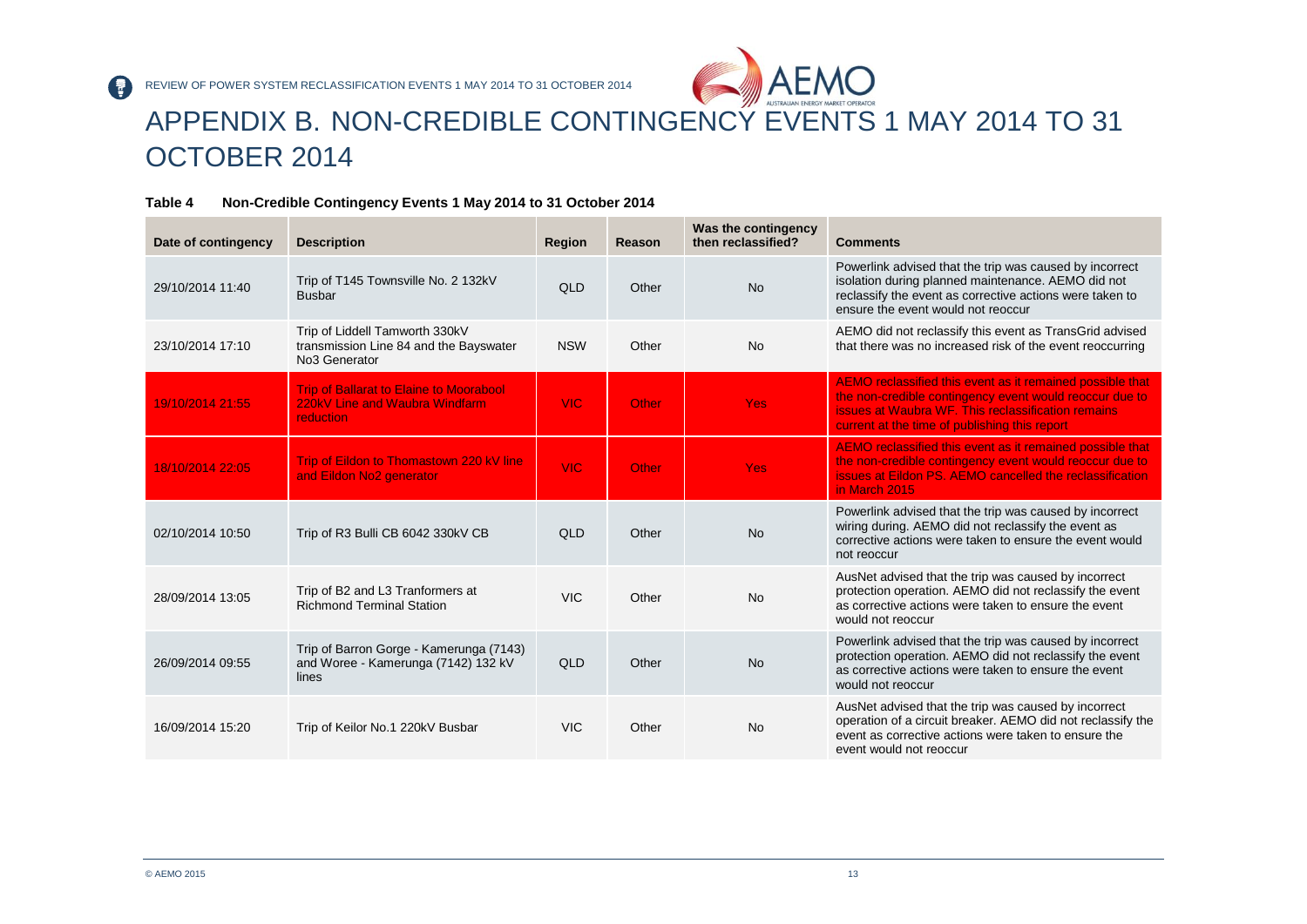

| Date of contingency | <b>Description</b>                                                                          | Region     | Reason       | Was the contingency<br>then reclassified? | <b>Comments</b>                                                                                                                                                                                                                           |
|---------------------|---------------------------------------------------------------------------------------------|------------|--------------|-------------------------------------------|-------------------------------------------------------------------------------------------------------------------------------------------------------------------------------------------------------------------------------------------|
| 11/09/2014 17:15    | Trip of Braemar - Western Downs 8864<br>275kV transmission line at the Braemar<br>end only  | QLD        | Other        | <b>No</b>                                 | Powerlink advised that the trip was caused by incorrect<br>isolation during planned maintenance. AEMO did not<br>reclassify the event as corrective actions were taken to<br>ensure the event would not reoccur                           |
| 20/08/2014 09:30    | Trip of Mortlake Unit 11 and 12                                                             | <b>VIC</b> | Other        | <b>No</b>                                 | Origin advised that the trip was caused by external gas<br>supply issues to the power station. AEMO did not<br>reclassify the event as corrective actions were taken to<br>ensure the event would not reoccur                             |
| 13/08/2014 20:00    | <b>Trip of Dederang - Mount Beauty No1</b><br>and No <sub>2</sub> 220 kV transmission lines | <b>VIC</b> | Other        | Yes                                       | AusNet advised that the trip was caused by incorrect<br>protection operation. AEMO reclassified this event as the<br>cause of the non-credible contingency was initially<br>unknown. AEMO cancelled the reclassification on<br>15/08/2014 |
| 07/08/2014 15:30    | Trip of Nebo - Mackay (7305) 132kV line<br>at Nebo end only                                 | QLD        | <b>Other</b> | Yes:                                      | Powerlink advised that the trip was caused by a fault to<br>CB wiring. AEMO reclassified this event as the cause of<br>the non-credible contingency was initially unknown.<br>AEMO cancelled the reclassification on 15/08/2014           |
| 02/08/2014 17:35    | Trip of East Rowville B2 and Cranbourne<br><b>B3 Tranformers</b>                            | <b>VIC</b> | Other        | <b>No</b>                                 | AusNet advised that the trip was caused by a failed surge<br>diverter and incorrect wiring. AEMO did not reclassify the<br>event as corrective actions were taken to ensure the<br>event would not reoccur                                |
| 31/07/2014 12:15    | Trip of George Town 110kV A Busbar                                                          | <b>TAS</b> | Other        | <b>No</b>                                 | TasNetworks advised that the trip was caused by human<br>error. AEMO did not reclassify the event as corrective<br>actions were taken to ensure the event would not reoccur                                                               |
| 30/07/2014 22:05    | Trip of Chapel Street - Gordon No.2<br>220kV transmission line and Cluny<br>generating unit | <b>TAS</b> | <b>Other</b> | Yes:                                      | AEMO reclassified this event as the cause of the non-<br>credible contingency was unknown. AEMO cancelled the<br>reclassification on 04/08/2014 as the issue with Cluny<br>generating unit was rectified                                  |
| 18/07/2014 16:15    | <b>Trip of Lefevre T4 and T5 Transformers</b><br>and Quarantine PS Unit GTA5                | <b>SA</b>  | Other        | Yes:                                      | ElectraNet advised that the trip was caused by a failed<br>line conductor. AEMO reclassified this event as the cause<br>of the non-credible contingency was unknown. AEMO<br>cancelled the reclassification on the same day               |
| 14/07/2014 19:40    | <b>Trip of Torrens Island B3 and B4 units</b>                                               | <b>SA</b>  | Other        | Yes:                                      | AGL advised that the trip was caused by incorrect<br>protection operation. AEMO reclassified this event as the<br>cause of the non-credible contingency was unknown.<br>AEMO cancelled the reclassification on 15/08/2014                 |
| 01/07/2014 19:25    | Trip of Basslink Loy Yang Converter<br>Station 500 kV Busbar                                | <b>VIC</b> | Other        | No                                        | AusNet advised that the trip was caused by incorrect<br>protection operation. AEMO did not reclassify the event<br>as corrective actions were taken to ensure the event<br>would not reoccur                                              |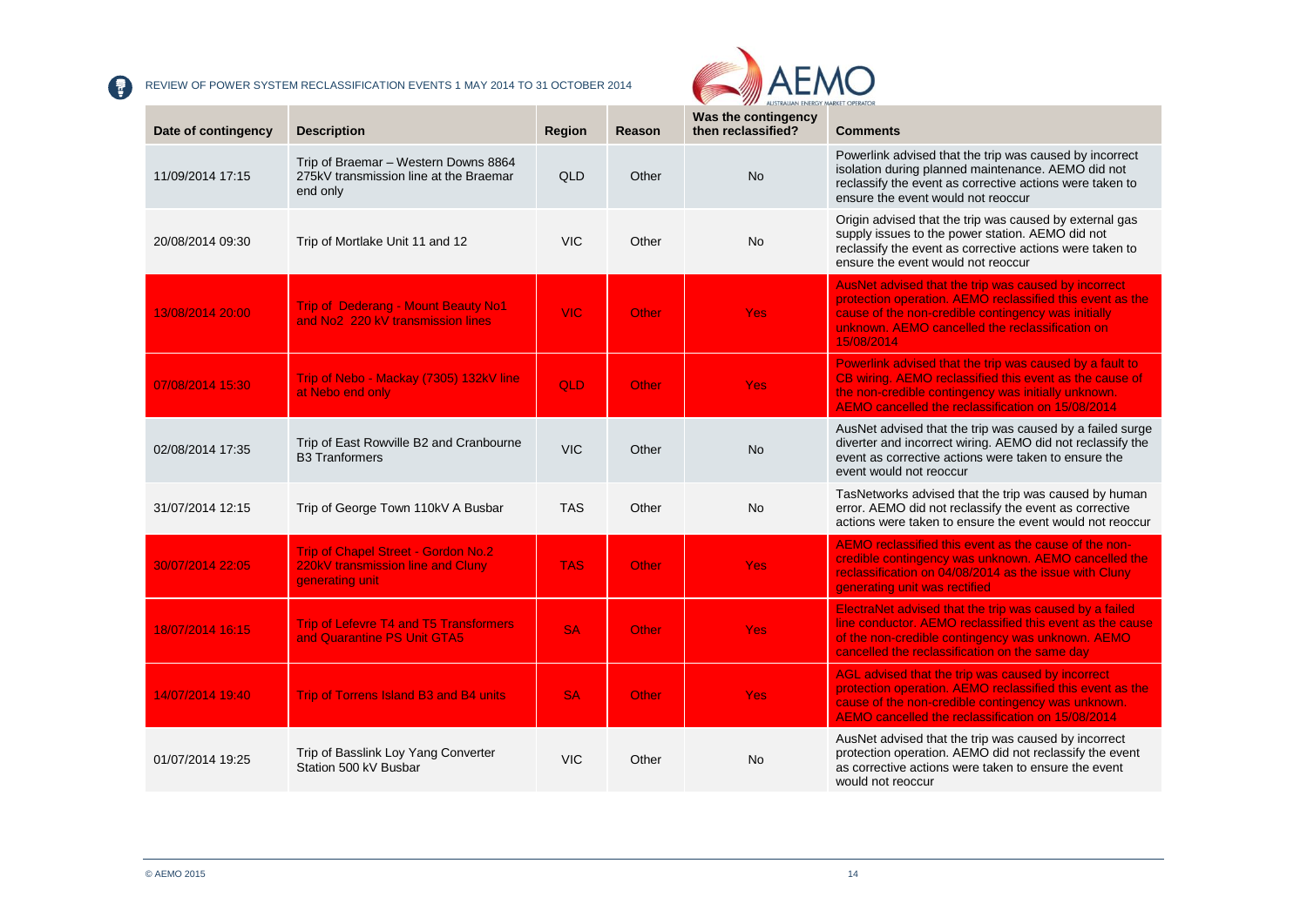

| Date of contingency | <b>Description</b>                                                            | <b>Region</b> | Reason       | Was the contingency<br>then reclassified? | <b>Comments</b>                                                                                                                                                                                                                                      |
|---------------------|-------------------------------------------------------------------------------|---------------|--------------|-------------------------------------------|------------------------------------------------------------------------------------------------------------------------------------------------------------------------------------------------------------------------------------------------------|
| 16/06/2014 14:00    | Trip of H11 Nebo No 3 132kV Busbar                                            | <b>QLD</b>    | <b>Other</b> | <b>Yes</b>                                | Powerlink advised that the trip was caused by incorrect<br>protection operation. AEMO reclassified this event as the<br>cause of the non-credible contingency was initially<br>unknown. AEMO cancelled the reclassification on<br>18/06/2014         |
| 05/06/2014 14:35    | Trip of H22 Loganlea No.1 110kV busbar                                        | QLD           | Other        | <b>No</b>                                 | Powerlink advised that the trip was caused by incorrect<br>protection operation during planned maintenance. AEMO<br>did not reclassify the event as corrective actions were<br>taken to ensure the event would not reoccur                           |
| 28/05/2014 17:00    | Trip of H10 Bouldercombe No 2 and No 4<br>132 kV Busbars                      | QLD           | Other        | <b>No</b>                                 | Powerlink advised that the trip was caused by human<br>error during planned maintenance. AEMO did not<br>reclassify the event as corrective actions were taken to<br>ensure the event would not reoccur                                              |
| 28/05/2014 09:55    | Trip of both Mortlake Units 11 and 12                                         | <b>VIC</b>    | Other        | <b>No</b>                                 | Origin advised that the trip was caused by human error.<br>AEMO did not reclassify the event as corrective actions<br>were taken to ensure the event would not reoccur                                                                               |
| 23/05/2014 12:40    | Trip of Yallourn W3 and W4                                                    | <b>VIC</b>    | Other        | <b>No</b>                                 | AusNet advised that the trip was caused by loss of DC<br>supplies. AEMO did not reclassify the event as corrective<br>actions were taken to ensure the event would not reoccur                                                                       |
| 09/05/2014 06:45    | Trip APD-HYTS-TRTS and MLTS-TRTS<br>500kV Lines. APD 3 Bus and Portland<br>WF | <b>VIC</b>    | Other        | Yes                                       | AusNet advised that the trip was caused by human error<br>and incorrect protection operation. AEMO reclassified this<br>event until the cause of the non-credible contingency was<br>rectified. AEMO cancelled the reclassification on<br>13/10/2014 |
| 04/05/2014 05:40    | Trip of Yadnarie to Pt Lincoln 132Kv Line<br>at Pt Lincoln end only           | <b>SA</b>     | Other        | Yes                                       | ElectraNet advised that the trip was caused by incorrect<br>protection operation. AEMO reclassified this event as the<br>cause of the non-credible contingency was initially<br>unknown. AEMO cancelled the reclassification on<br>22/05/2014        |
| 01/05/2014 15:30    | Trip of Newcastle B1 330kV Busbar                                             | <b>NSW</b>    | Other        | <b>No</b>                                 | <b>TransGrid advised that the trip was caused by incorrect</b><br>wiring. AEMO did not reclassify the event as corrective<br>actions were taken to ensure the event would not reoccur                                                                |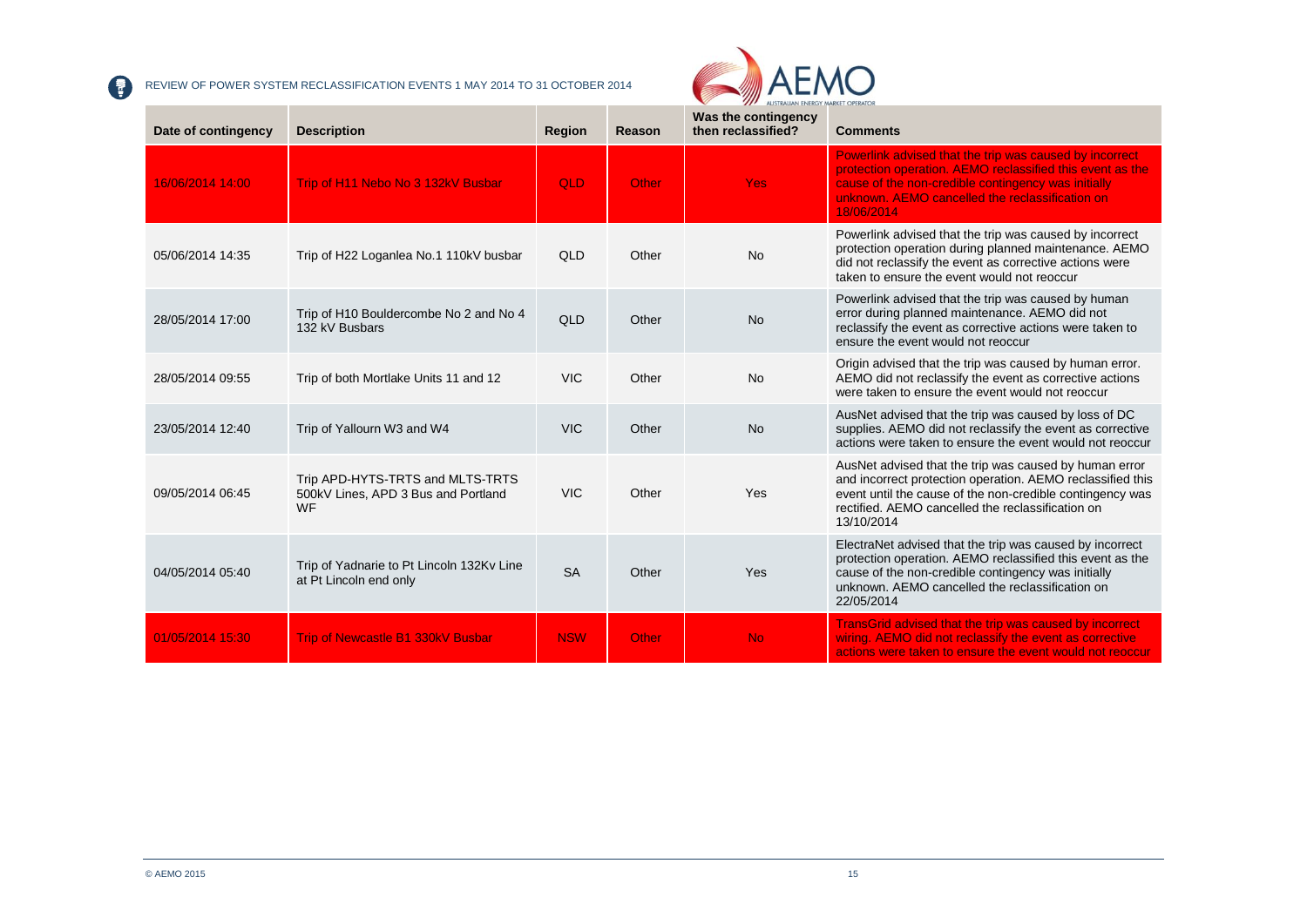

### APPENDIX C. MARKET IMPACT OF RECLASSIFICATION CONSTRAINTS

#### **Table 5 Reclassification constraints that bound over the reporting period**

<span id="page-15-0"></span>

| <b>Reclassification</b><br><b>Start time</b> | <b>Reclassification</b><br><b>End time</b> | <b>Reclassified Equipment</b>                      | <b>Constraint</b>    | <b>Number of Dispatch Intervals</b><br>binding |
|----------------------------------------------|--------------------------------------------|----------------------------------------------------|----------------------|------------------------------------------------|
| 25/06/2014 22:20                             | 25/06/2014 23:05                           | George Town - Hadspen No. 1 and No. 2 220kV lines  | T>T_SHGT_HAGT_N-2    | 9                                              |
| 26/06/2014 04:00                             | 26/06/2014 04:55                           | Farrell Reece No. 1 and No. 2 220kV lines          | F T++FARE N-2 TG R60 | $\mathbf{1}$                                   |
| 26/06/2014 04:20                             | 26/06/2014 05:30                           | Farrell - Sheffield No. 1 and No. 2 220kV lines    | F_T++FASH_N-2_TG_R60 | 6                                              |
|                                              |                                            |                                                    | F_T+FASH_N-2_RREG    | 16                                             |
|                                              |                                            |                                                    | F_T++FASH_N-2_TG_R6  | 17                                             |
| 28/07/2014 17:20                             | 28/07/2014 19:20                           | Farrell - Sheffield No. 1 and No. 2 220kV lines    | F_T++FASH_N-2_TG_R60 | 15                                             |
|                                              |                                            |                                                    | F_T+FASH_N-2_RREG    | 2                                              |
|                                              |                                            |                                                    | T_FASH_MAXGEN_1      | $\overline{4}$                                 |
|                                              |                                            |                                                    | F_T++FASH_N-2_TG_R5  | 3                                              |
| 29/07/2014 00:05                             | 29/07/2014 02:05                           |                                                    | F_T++FASH_N-2_TG_R6  | 24                                             |
|                                              |                                            | Farrell - Sheffield No. 1 and No. 2 220kV lines    | F_T++FASH_N-2_TG_R60 | 24                                             |
|                                              |                                            |                                                    | T FASH MAXGEN 1      | 14                                             |
|                                              |                                            |                                                    | T>T_FASH_1_N-2       | 20                                             |
|                                              |                                            |                                                    | F_T++FARE_N-2_TG_R6  | 30                                             |
| 29/07/2014 03:20                             | 29/07/2014 05:50                           | Farrell Reece No. 1 and No. 2 220kV lines          | F_T++FARE_N-2_TG_R60 | 30                                             |
|                                              |                                            |                                                    | F_T+FARE_N-2_RREG    | 3                                              |
| 29/07/2014 21:45                             | 29/07/2014 23:00                           | Farrell - Sheffield No. 1 and No. 2 220kV lines    | T>T FASH 1 N-2       | 6                                              |
| 29/07/2014 23:30                             | 30/07/2014 00:40                           | Liapootah - Palmerston No. 1 and No. 2 220kV lines | T>T_NIL_LIPM_N-2_2B  | 11                                             |
|                                              |                                            |                                                    | F_T+FARE_N-2_TG_R5   | $\mathbf{1}$                                   |
| 31/07/2014 17:45                             | 31/07/2014 18:15                           | Farrell Reece No. 1 and No. 2 220kV lines          | F_T+FARE_N-2_TG_R6   | $\mathbf{1}$                                   |
|                                              |                                            |                                                    | F_T+FARE_N-2_TG_R60  | $\mathbf{1}$                                   |
|                                              |                                            |                                                    | F T+FARE N-2 TG R5   | $\mathbf{1}$                                   |
| 31/07/2014 21:40                             | 01/08/2014 02:00                           | Farrell Reece No. 1 and No. 2 220kV lines          | F_T+FARE_N-2_TG_R6   | $\mathbf{1}$                                   |
|                                              |                                            |                                                    | F_T+FARE_N-2_TG_R60  | $\mathbf{1}$                                   |
| 24/08/2014 01:30                             | 24/08/2014 02:30                           | Farrell - Sheffield No. 1 and No. 2 220kV lines    | F_T+FASH_N-2_RREG    | 2                                              |
| 28/09/2014 21:15                             | 28/09/2014 22:00                           | Liapootah - Palmerston No. 1 and No. 2 220kV lines | T>T_NIL_LIPM_N-2_2B  | 9                                              |
| 06/10/2014 21:00                             | 06/10/2014 23:00                           | Farrell - Sheffield No. 1 and No. 2 220kV lines    | T_T_FASH_5_N-2       | 24                                             |

R